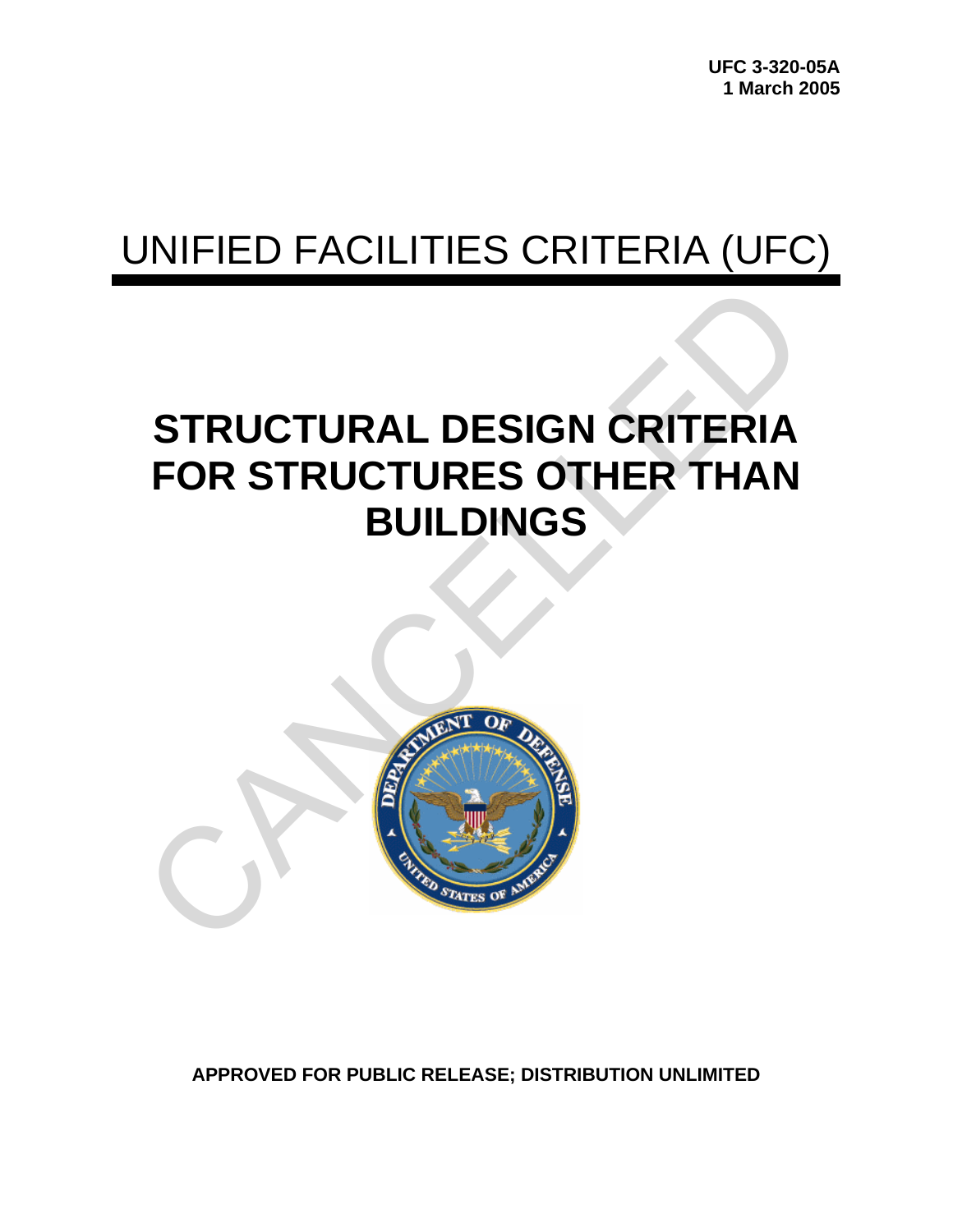## **UNIFIED FACILITIES CRITERIA (UFC)**

## **STRUCTURAL DESIGN CRITERIA FOR STRUCTURES OTHER THAN BUILDINGS**

Any copyrighted material included in this UFC is identified at its point of use. Use of the copyrighted material apart from this UFC must have the permission of the copyright holder.

| copyright holder. |             | USE OF the copyrighted material apart from this OFC must have the permission of the |
|-------------------|-------------|-------------------------------------------------------------------------------------|
|                   |             | U.S. ARMY CORPS OF ENGINEERS (Preparing Activity)                                   |
|                   |             | NAVAL FACILITIES ENGINEERING COMMAND                                                |
|                   |             | AIR FORCE CIVIL ENGINEER SUPPORT AGENCY                                             |
|                   |             |                                                                                     |
|                   |             | Record of Changes (changes are indicated by \1\  /1/)                               |
| <b>Change No.</b> | <b>Date</b> | Location                                                                            |
|                   |             |                                                                                     |
|                   |             |                                                                                     |
|                   |             |                                                                                     |

**This UFC supersedes TM 5-809-6, dated 6 December 1991. The format of this UFC does not conform to UFC 1-300-01; however, the format will be adjusted to conform at the next revision. The body of this UFC is the previous TM 5-809-6, dated 6 December 1991.**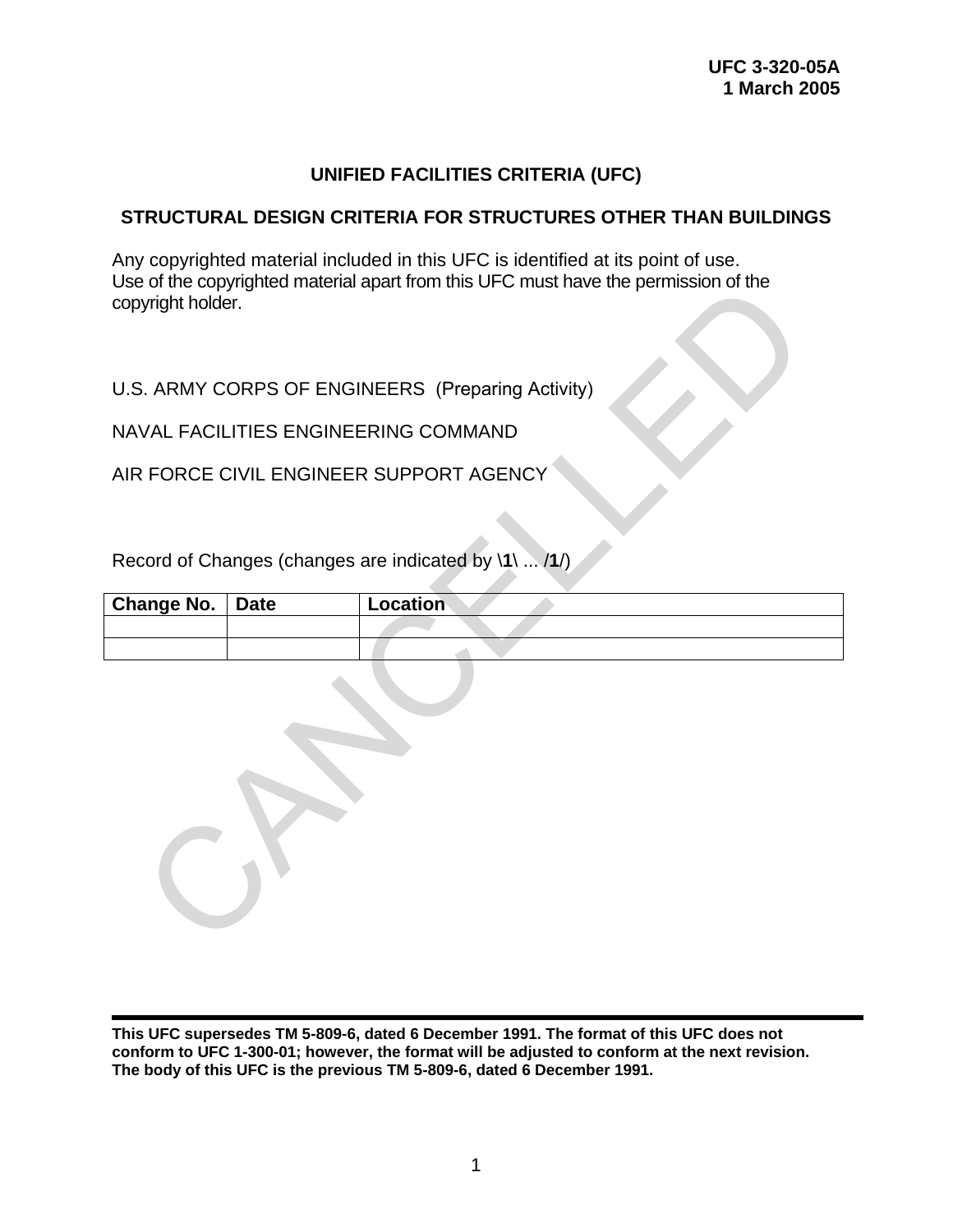## **FOREWORD**

 $\backslash$ 1 $\backslash$ 

The Unified Facilities Criteria (UFC) system is prescribed by MIL-STD 3007 and provides planning, design, construction, sustainment, restoration, and modernization criteria, and applies to the Military Departments, the Defense Agencies, and the DoD Field Activities in accordance with [USD\(AT&L\) Memorandum](http://www.wbdg.org/pdfs/ufc_implementation.pdf) dated 29 May 2002. UFC will be used for all DoD projects and work for other customers where appropriate. All construction outside of the United States is also governed by Status of forces Agreements (SOFA), Host Nation Funded Construction Agreements (HNFA), and in some instances, Bilateral Infrastructure Agreements (BIA.) Therefore, the acquisition team must ensure compliance with the more stringent of the UFC, the SOFA, the HNFA, and the BIA, as applicable.

UFC are living documents and will be periodically reviewed, updated, and made available to users as part of the Services' responsibility for providing technical criteria for military construction. Headquarters, U.S. Army Corps of Engineers (HQUSACE), Naval Facilities Engineering Command (NAVFAC), and Air Force Civil Engineer Support Agency (AFCESA) are responsible for administration of the UFC system. Defense agencies should contact the preparing service for document interpretation and improvements. Technical content of UFC is the responsibility of the cognizant DoD working group. Recommended changes with supporting rationale should be sent to the respective service proponent office by the following electronic form: Criteria Change Request (CCR). The form is also accessible from the Internet sites listed below. refore, the acquisition team must ensure compliance with the more stringent of the UFC,<br>
FA, the HNFA, and the BIA, as applicable.<br>
2 are living documents and will be periodically reviewed, updated, and made available to<br>

UFC are effective upon issuance and are distributed only in electronic media from the following source:

• Whole Building Design Guide web site http://dod.wbdg.org/.

Hard copies of UFC printed from electronic media should be checked against the current electronic version prior to use to ensure that they are current.

AUTHORIZED BY:

\_\_\_\_\_\_\_\_\_\_\_\_\_\_\_\_\_\_\_\_\_\_\_\_\_\_\_\_\_\_\_\_\_\_\_\_\_\_

DONALD L. BASHAM, P.E. Chief, Engineering and Construction U.S. Army Corps of Engineers

 $\kappa$ athuin  $L$ , foraison ATHLEEN I. FERGUSO $\widetilde{N}$ .

The Deputy Civil Engineer DCS/Installations & Logistics Department of the Air Force

 $\sqrt{a}$ 

DR. JAMES W WRIGHT Chief Engineer Naval Facilities Engineering Command

 $\mathcal{L}$   $\mu$   $\nu$ 

Dr̃, ⁄̄GĚT WLM-OY, P.E. Difector, Installations Requirements and **Management** Office of the Deputy Under Secretary of Defense (Installations and Environment)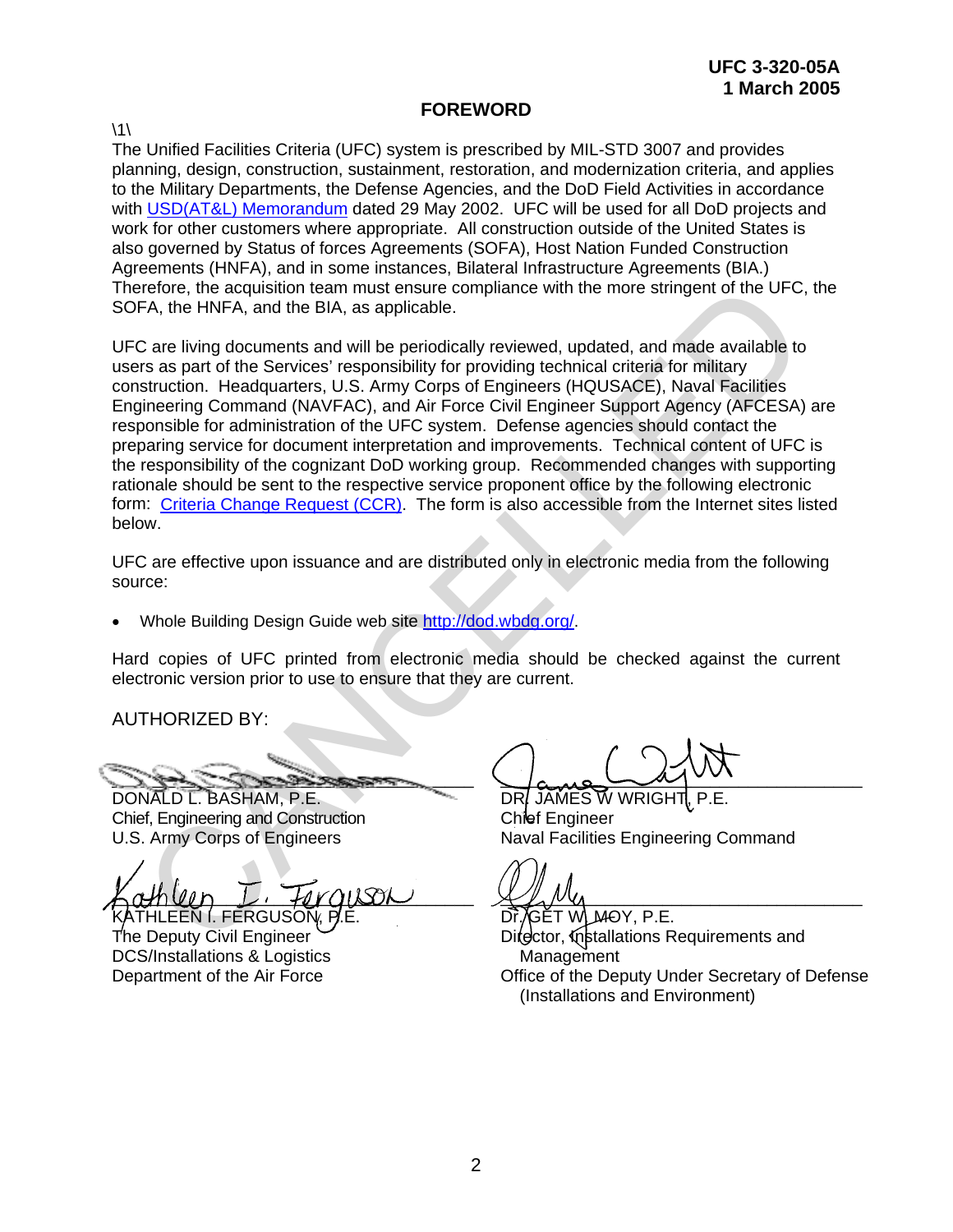TECHNICAL MANUAL

# **STRUCTURAL DESIGN CRITERIA FOR STRUCTURES OTHER THAN BUILDINGS** TECHNICAL MANUAL

APPROVED FOR PUBLIC RELEASE; DISTRIBUTION IS UNLIMITED

DEPARTMENTS OF THE ARMY, AND THE AIR FORCE DECEMBER 1991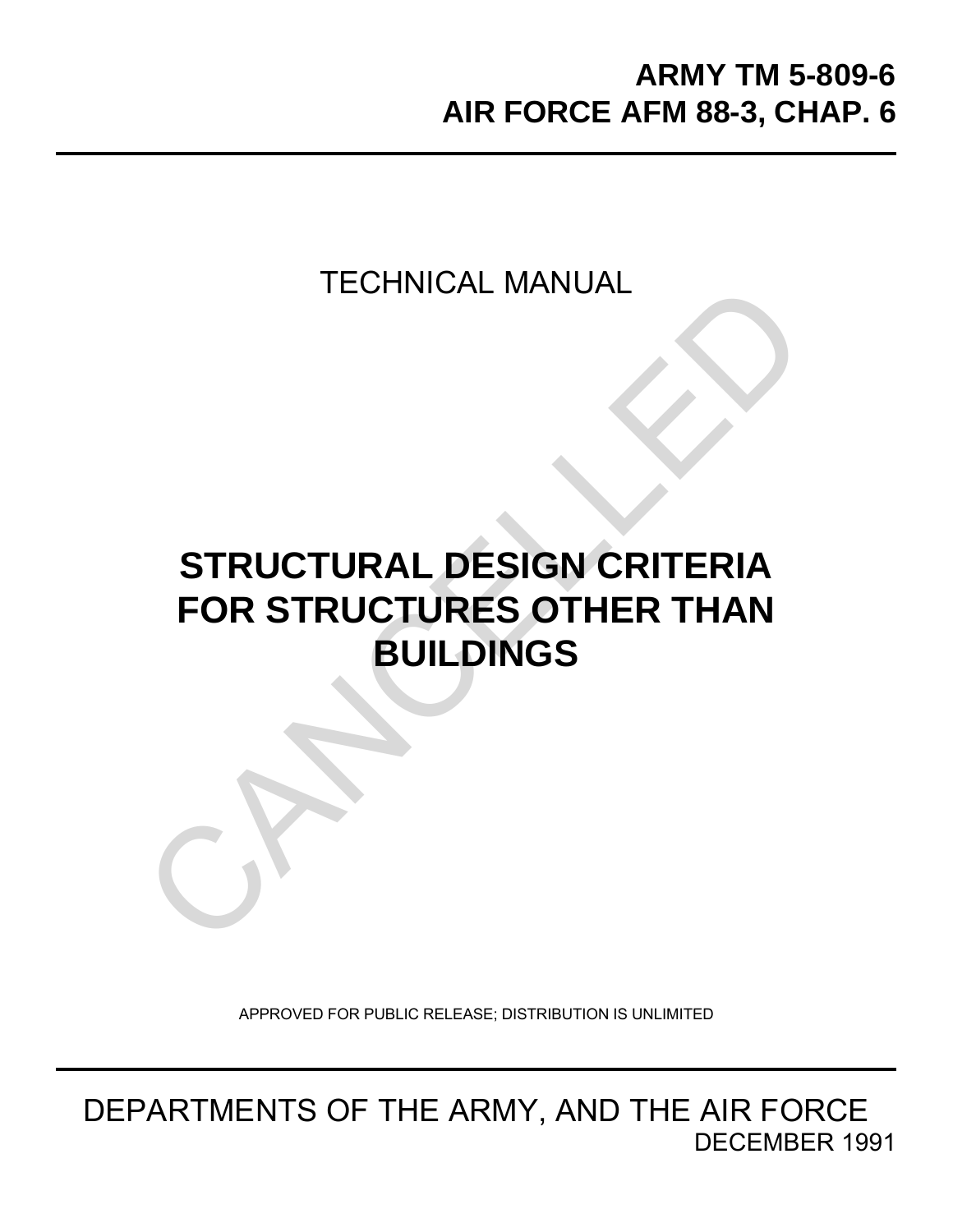## **REPRODUCTION AUTHORIZATION/RESTRICTIONS**

**This manual has been prepared by or for the Government and, except to the extent indicated below, is public property and not subject to copyright.**

**Copyrighted material include din the manual has been used with the knowledge and permission of the proprietors and is acknowledged as such at point of use. Anyone wishing to make further use of any copyrighted material,** *by itself and apart from this text,* **should seek necessary permission directly from the proprietors.** REPRODUCTION AUTHORIZATION/RESTRICTIONS<br>manual has been prepared by or for the Government and, except to the<br>ted below, is public property and not subject to copyright.<br>righted material include din the manual has been used

**Reprint or republications of this manual should include a credit substantially as follows: "Joint Departments of the Army and the Air Force, Technical Manual 5-809-6/AFM 88-3, Chapter 6, Structural Design Criteria for Other Than Buildings,** *6 December 1991.***"**

**If the reprint of publication includes** *copyrighted* **material, the credit should also state: "Anyone wishing to make further us of** *copyrighted* **material,** *by itself and apart from this text,* **should seek necessary permission directly from the proprietor."**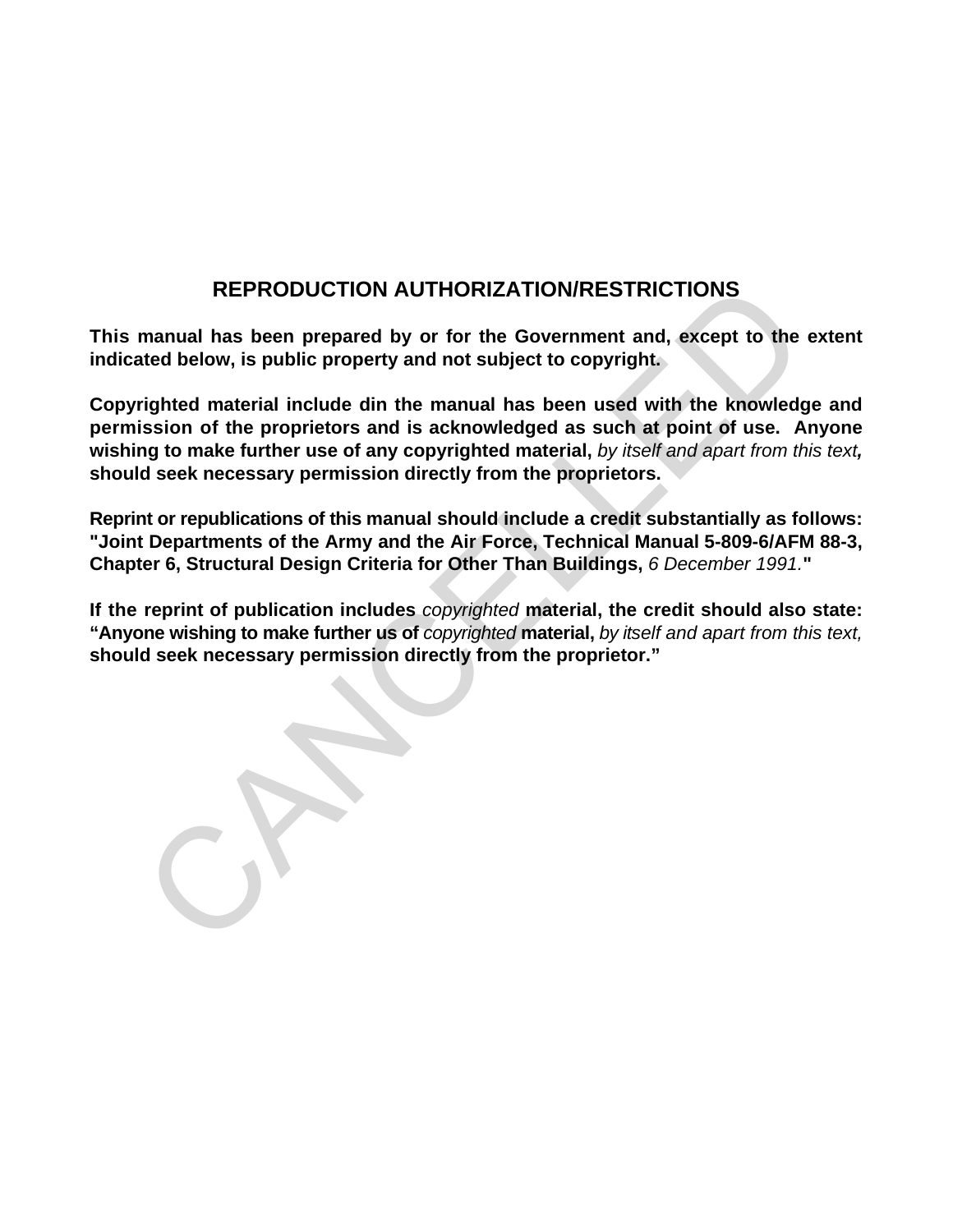TECHNICAL MANUAL **HEADQUARTERS** No. 5-809-6 DEPARTMENTS OF THE ARMY AIR FORCE MANUAL AND THE AIR FORCE No. 88-3, Chapter 6 *Washington, DC 6 December 1991*

**This publication contains copyrighted material**

## **STRUCTURAL DESIGN CRITERIA FOR STRUCTURES OTHER THAN BUILDINGS**

| <b>FOR STRUCTURES OTHER THAN BUILDINGS</b>                                                                                                                                                                                     |           |         |
|--------------------------------------------------------------------------------------------------------------------------------------------------------------------------------------------------------------------------------|-----------|---------|
|                                                                                                                                                                                                                                | Paragraph | Page    |
| <b>CHAPTER 1. GENERAL</b>                                                                                                                                                                                                      |           |         |
|                                                                                                                                                                                                                                | $1 - 1$   | $1 - 1$ |
|                                                                                                                                                                                                                                | $1 - 2$   | $1 - 1$ |
|                                                                                                                                                                                                                                | $1 - 3$   | $1 - 1$ |
|                                                                                                                                                                                                                                | $1 - 4$   | $1 - 1$ |
|                                                                                                                                                                                                                                | $1 - 5$   | $1 - 1$ |
|                                                                                                                                                                                                                                | $1 - 6$   | $1 - 1$ |
| Basic design reference education contracts and contact the contract of the contract of the contract of the contract of the contract of the contract of the contract of the contract of the contract of the contract of the con | $1 - 7$   | $1 - 1$ |
| CHAPTER 2. MATERIALS AND CRITERIA                                                                                                                                                                                              |           |         |
|                                                                                                                                                                                                                                | $2 - 1$   | $2 - 1$ |
|                                                                                                                                                                                                                                | $2 - 2$   | $2 - 2$ |
| <b>CHAPTER 3. TRANSPORTATION STRUCTURES</b>                                                                                                                                                                                    |           |         |
|                                                                                                                                                                                                                                | 3-1       | $3 - 1$ |
|                                                                                                                                                                                                                                | $3-2$     | $3 - 1$ |
| Docks and harbors encourance in the contract of the contract of the contract of the contract of the contract of the contract of the contract of the contract of the contract of the contract of the contract of the contract o | $3-3$     | $3 - 1$ |
|                                                                                                                                                                                                                                | $3-4$     | $3 - 1$ |
| CHAPTER 4. SITE STRUCTURES                                                                                                                                                                                                     |           |         |
|                                                                                                                                                                                                                                | $4 - 1$   | $4 - 1$ |
|                                                                                                                                                                                                                                | 4-2       | $4 - 1$ |
| Other site structures with the content of the content of the content of the structure of the structures of the structures of the structure of the structure of the structure of the structure of the structure of the structur | $4 - 3$   | $4 - 2$ |
|                                                                                                                                                                                                                                |           |         |
| CHAPTER 5. STRUCTURES FOR BULK MATERIALS                                                                                                                                                                                       |           |         |
|                                                                                                                                                                                                                                | $5 - 1$   | $5 - 1$ |
|                                                                                                                                                                                                                                | $5-2$     | $5-1$   |
|                                                                                                                                                                                                                                | $5-3$     | $5 - 1$ |
| CHAPTER 6. WATER RELATED STRUCTURES EXCEPT STORAGE TANKS                                                                                                                                                                       |           |         |
|                                                                                                                                                                                                                                | $6 - 1$   | $6 - 1$ |
|                                                                                                                                                                                                                                | $6 - 2$   | $6 - 1$ |
|                                                                                                                                                                                                                                | $6 - 3$   | $6 - 1$ |
|                                                                                                                                                                                                                                | $6 - 4$   | $6 - 1$ |
|                                                                                                                                                                                                                                | $6 - 5$   | $6 - 1$ |
| CHAPTER 7. MECHANICAL SYSTEM STRUCTURES                                                                                                                                                                                        |           |         |
|                                                                                                                                                                                                                                | $7-1$     | $7-1$   |
|                                                                                                                                                                                                                                | $7-2$     | $7 - 1$ |
|                                                                                                                                                                                                                                | $7-3$     | $7-1$   |
|                                                                                                                                                                                                                                | $7 - 4$   | $7-1$   |
|                                                                                                                                                                                                                                | $7 - 5$   | $7 - 1$ |
|                                                                                                                                                                                                                                |           |         |
| CHAPTER 8. ELECTRICAL AND COMMUNICATION STRUCTURES                                                                                                                                                                             |           |         |
|                                                                                                                                                                                                                                | $8 - 1$   | $8 - 1$ |
|                                                                                                                                                                                                                                | $8-2$     | $8 - 1$ |
|                                                                                                                                                                                                                                | $8-3$     | $8 - 1$ |
|                                                                                                                                                                                                                                | $8-4$     | $8 - 1$ |
|                                                                                                                                                                                                                                | $8 - 5$   | $8 - 1$ |
| <b>CHAPTER 9. SPECIALTY STRUCTURES</b>                                                                                                                                                                                         |           |         |
|                                                                                                                                                                                                                                | $9 - 1$   | $9 - 1$ |
|                                                                                                                                                                                                                                | $9 - 2$   | $9 - 1$ |
|                                                                                                                                                                                                                                | $9-3$     | $9 - 1$ |
|                                                                                                                                                                                                                                |           |         |

APPROVED FOR PUBLIC RELEASE; DISTRIBUTION IS UNLIMITED

 $\overline{\phantom{a}}$  . The set of the set of the set of the set of the set of the set of the set of the set of the set of the set of the set of the set of the set of the set of the set of the set of the set of the set of the set o **\* This manual supersedes TM 5-809-6, dated 16 January 1984 and AFM 88-3, Chapter 6, dated 14 May 1982**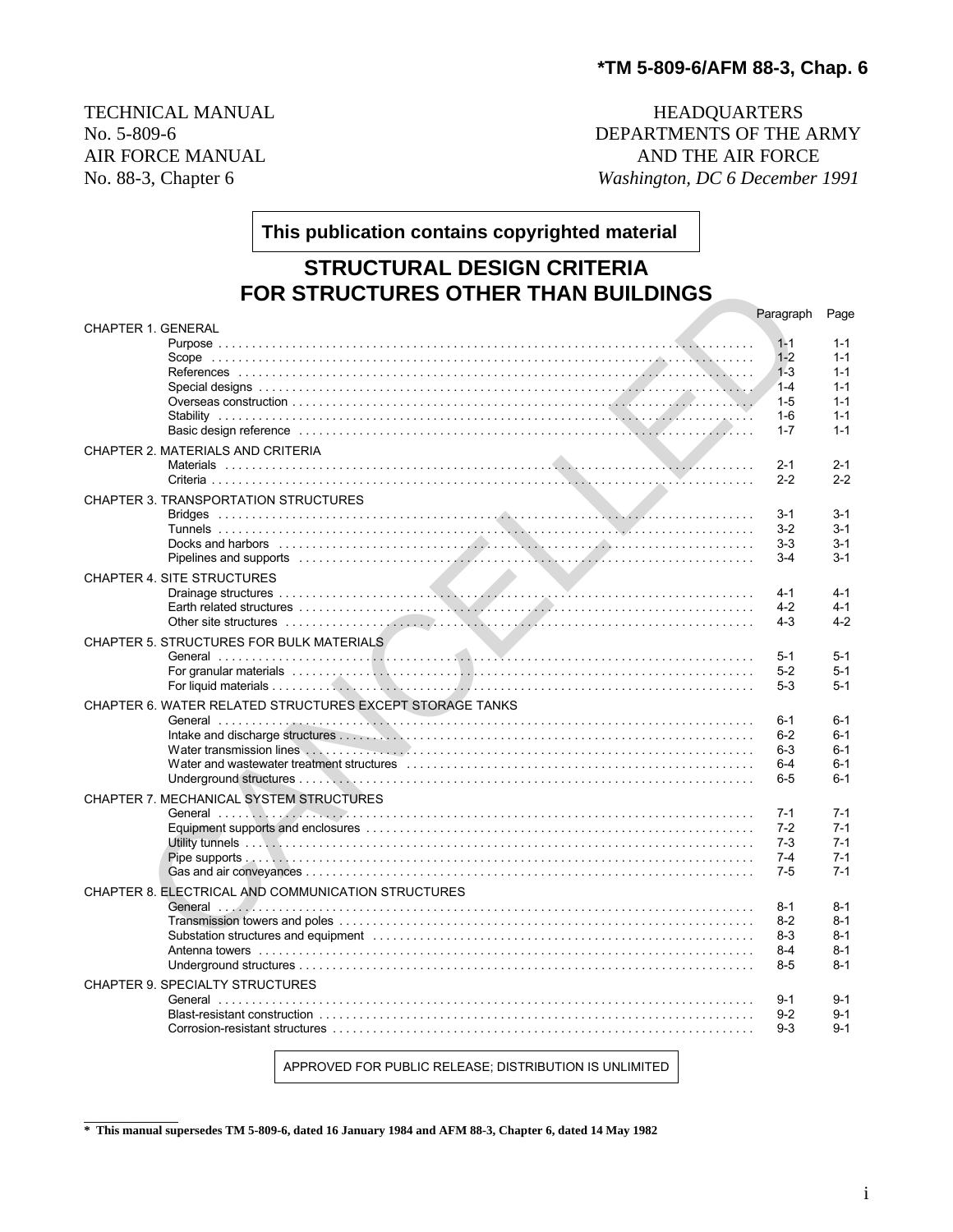|                                                                                                                                                                                                                                | Page |
|--------------------------------------------------------------------------------------------------------------------------------------------------------------------------------------------------------------------------------|------|
|                                                                                                                                                                                                                                |      |
| Load-tested designs in the continuum of the control of the control of the control of the control of the control of the control of the control of the control of the control of the control of the control of the control of th |      |
|                                                                                                                                                                                                                                |      |
|                                                                                                                                                                                                                                |      |

# **LIST OF TABLES**

| Table 2-1.<br>7-1. | . <b>.</b> | $2-1$<br>7-2 |
|--------------------|------------|--------------|
|                    |            |              |
|                    |            |              |
|                    |            |              |
|                    |            |              |
|                    |            |              |
|                    |            |              |
|                    |            |              |
|                    |            |              |
|                    |            |              |
|                    |            |              |
|                    |            |              |
|                    |            |              |
|                    |            |              |
|                    |            |              |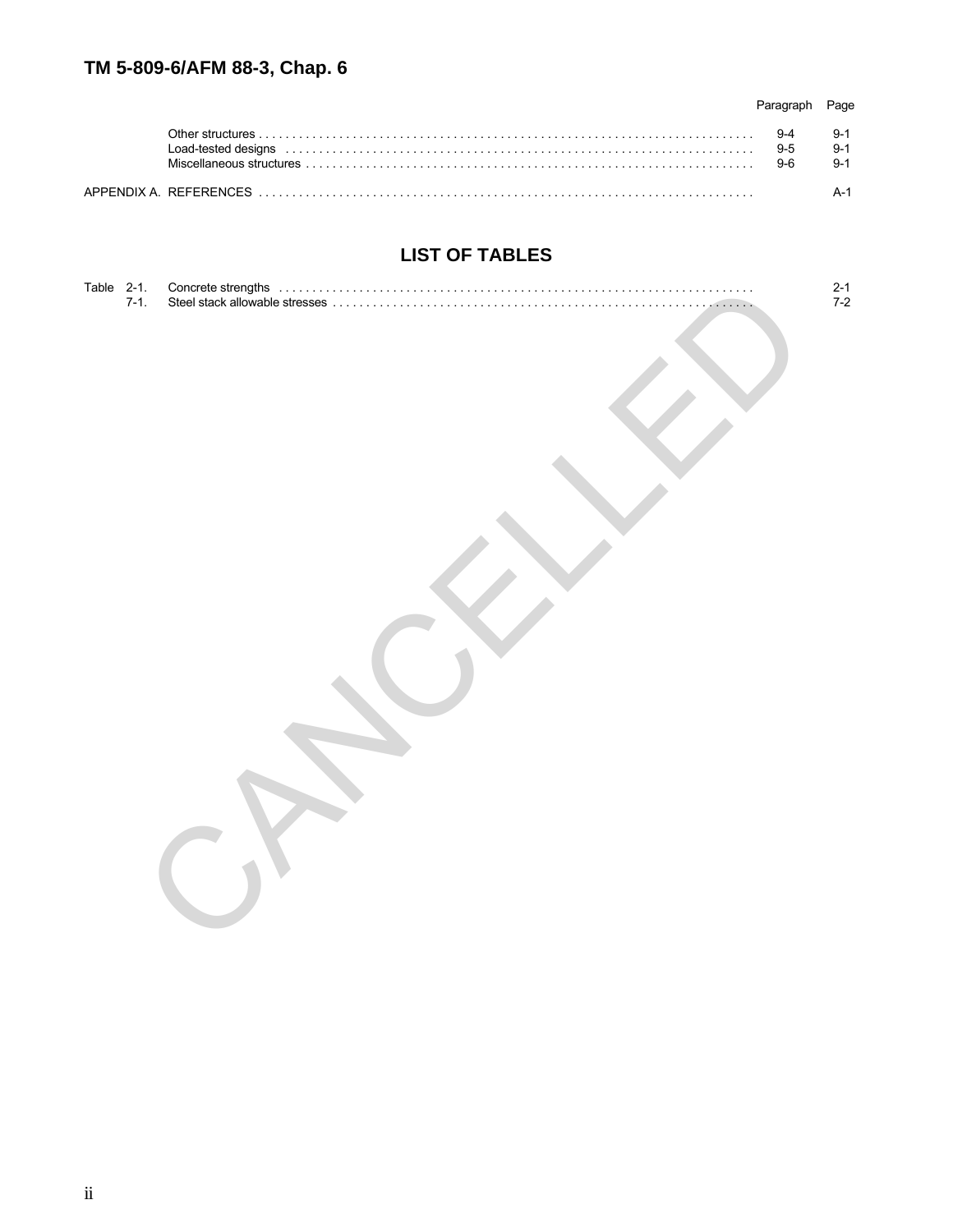This manual establishes structural design criteria for structures other than buildings, furnishes design guidance for various types of structures, and identifies special considerations with regard to certain materials in specific applications.

Structures other than buildings which are covered by this manual include the following: bridges; dock and harbor facilities; drainage structures; bulk material structures; water and wastewater structures; and mechanical, electrical, and communication structures. Types of structures not covered include dams and pavements for which guidance can be found in other manuals. These criteria apply to all groups Unless noted otherwise, stability relates to sliding, overand agencies responsible for the design of military facilities. turning, buoyancy, and other sources of gross displacement

Appendix A contains a list of references used in this document.

#### **1-4. Special designs**

Prior approval for special designs will be obtained from the appropriate headquarters (HQUSACE (CEMP-ET) WASH, DC 20314-1000 for Army projects; and HO, USAF/CECE, Boiling AFB, WASH, DC 20332-5000 for Air Force projects). The request for approval will contain a complete statement of the reasons for using such a system, including competitive costs, proposed special criteria and controls as applicable, performance history or tests (if available), the use of a recognized structural consultant for the design of the

**1-1. Purpose 1. Purpose unusual structures**, and other pertinent data. The approval will apply to the specific project for which the special design use was requested and will not apply to other projects involving a similar application.

#### **1-5. Overseas construction**

**1-2. Scope herein are to be used, working stresses, yield strengths, and** Where local material of grades other than those referenced details of construction will be modified as necessary to reliably represent the performance of the local material. Local material will be of equivalent or better grade than comparable materials referenced herein.

#### **1-6. Stability**

**1-3. References** foundation elements, a structure or any of its elements will and not to stability as related to buckling. Except for be designed to provide a minimum safety factor of 2.0 against failure by sliding, overturning, or uplift. This required degree of stability will be provided solely by the dead load plus any permanent anchorage. When load combinations are specified in the design standards to maximize potential uplift, the specified load factor on dead load is less than 1.0 (usually  $+$  0.9), and this load factor will be used for stability calculations. types of structures, and identifies special con-<br>
as with regard to certain materials in specific special con-<br>
as some than the sole and the sole and the sole and the sole of the sole of the sole and the sole of the colum

#### **1-7. Basic design reference**

TM 5-809-2/AFM 88-3, Chapter 2 will be the basic reference for design of structures other than buildings.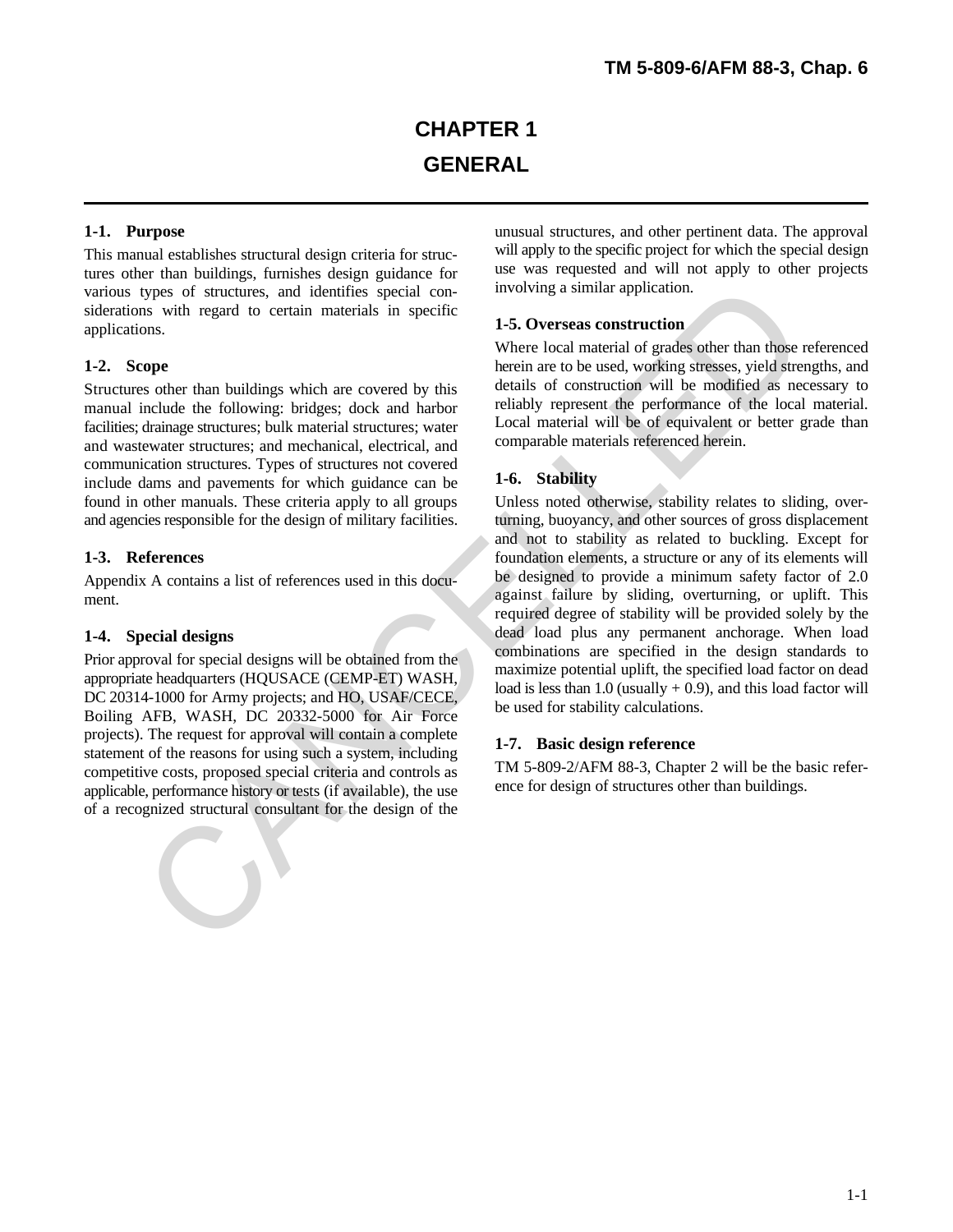# **CHAPTER 2 MATERIAL AND CRITERIA**

*a. General.* Although this chapter covers only certain materials and special considerations for those materials when used in particular applications, the category of structures "other than buildings" includes possible applications for virtually any material type. In general, requirements for materials used in structures other than buildings will be in accordance with paragraph 2-2a unless prior approval is obtained from the appropriate headquarters. In addition, consideration will be given to fire protection requirements regarding material selection as set forth in MIL-HDBK-1008A.

**2-1. Materials** *b. Concrete.* Concrete properties will be selected to suit the expected conditions. Type H (modified) or Type V (sulfate resisting cement) will be used for concrete exposed to salt water or similar environments. For further discussion of considerations in selecting appropriate composition and properties for concrete, see Portland Cement Association (PCA) EB00lT. Concrete strengths for structures other than buildings will be in accordance with table 2-1. Concrete cover for protection of reinforcing will be increased when the structure is exposed to salt water or other corrosive conditions unless other means are employed to protect reinforcing from corrosion.

|  |  |  | Table 2-1. Concrete Strengths |
|--|--|--|-------------------------------|
|--|--|--|-------------------------------|

| of considerations in selecting appropriate composition and<br>"other than buildings" includes possible applications for<br>virtually any material type. In general, requirements for<br>materials used in structures other than buildings will be in<br>accordance with paragraph 2-2a unless prior approval is<br>obtained from the appropriate headquarters. In addition,<br>consideration will be given to fire protection requirements<br>regarding material selection as set forth in MIL-HDBK-<br>reinforcing from corrosion.<br>1008A. |                               | properties for concrete, see Portland Cement Association<br>(PCA) EB00IT. Concrete strengths for structures other than<br>buildings will be in accordance with table 2-1. Concrete<br>cover for protection of reinforcing will be increased when the<br>structure is exposed to salt water or other corrosive<br>conditions unless other means are employed to protect |  |
|-----------------------------------------------------------------------------------------------------------------------------------------------------------------------------------------------------------------------------------------------------------------------------------------------------------------------------------------------------------------------------------------------------------------------------------------------------------------------------------------------------------------------------------------------|-------------------------------|------------------------------------------------------------------------------------------------------------------------------------------------------------------------------------------------------------------------------------------------------------------------------------------------------------------------------------------------------------------------|--|
|                                                                                                                                                                                                                                                                                                                                                                                                                                                                                                                                               | Table 2-1. Concrete Strengths |                                                                                                                                                                                                                                                                                                                                                                        |  |
| <b>Usage</b>                                                                                                                                                                                                                                                                                                                                                                                                                                                                                                                                  |                               | Minimum Strength                                                                                                                                                                                                                                                                                                                                                       |  |
| Mass concrete not exposed to atmospheric conditions or other deteriorating agents<br>where mass rather than strength is the principal considerations.                                                                                                                                                                                                                                                                                                                                                                                         |                               | 2000 psi                                                                                                                                                                                                                                                                                                                                                               |  |
| Drainage and utility structures.                                                                                                                                                                                                                                                                                                                                                                                                                                                                                                              |                               | 3000 psi                                                                                                                                                                                                                                                                                                                                                               |  |
| Structures to contain noncorrosive<br>fluids (tanks and reservoirs).                                                                                                                                                                                                                                                                                                                                                                                                                                                                          |                               | 3000 to<br>4000 psi                                                                                                                                                                                                                                                                                                                                                    |  |
| Waterfront structures on fresh water.                                                                                                                                                                                                                                                                                                                                                                                                                                                                                                         |                               | $4000$ psi                                                                                                                                                                                                                                                                                                                                                             |  |
| Reinforced concrete structures over seawater which are sufficiently elevated so that<br>they are not ordinarily wetted by salt water.                                                                                                                                                                                                                                                                                                                                                                                                         |                               | $4000$ psi                                                                                                                                                                                                                                                                                                                                                             |  |
| Mass concrete exposed to seawater from 3 feet below low water to 3 feet above high<br>water or above normal wave action.                                                                                                                                                                                                                                                                                                                                                                                                                      |                               | $4000$ psi                                                                                                                                                                                                                                                                                                                                                             |  |
| Reinforced concrete decks of waterfront structures where the underside is frequently<br>wetted by salt water.                                                                                                                                                                                                                                                                                                                                                                                                                                 |                               | 4000 to<br>5000 psi                                                                                                                                                                                                                                                                                                                                                    |  |
| Fiber-reinforced concrete. Concrete and cementitious<br>$\mathcal{C}$ .<br>mortar can be reinforced with alkali-resistant, chopped-glass<br>fibers, short steel fibers, or various organic plastic fibers to                                                                                                                                                                                                                                                                                                                                  |                               | (1) Corrosion-resistant steel. Use of corrosion-resis-<br>tant steel will be in accordance with the following. Steel<br>conforming to ASTM A 690 wilibe used asset forth in MII.                                                                                                                                                                                       |  |

mortar can be reinforced with alkali-resistant, chopped-glass tant steel will be in accordance with the following. Steel fibers, short steel fibers, or various organic plastic fibers to conforming to ASTM A 690 wilibe used asset forth in MILobtain enhanced strength, ductility, and toughness when HDBK-1025/6. Use of corrosion-resistant steel conforming compared to plan concrete and mortar. Fiber-reinforced to ASTM A 242 or A 588 is restricted. This type of steel<br>concrete will be used only if approved by the appropriate will not be used in areas where the atmosphere conta headquarters. Design guidance and typical material spray and will not be used in a seawater environment. It properties can be found in American Concrete Institute offers no benefit, and ASTM A 36 material is a better (ACI) 544.1R, 544.2R, 544.3R, 544.4R, SP-81, and SP- choice. This type of steel will not be used in buried 105 and in Precast/Prestressed Concrete Institute (PCI) structures unless coated nor will it be used in locations where MNL-128.<br> *d. Steel materials*. Structural steel materials for typical *(2) Stainless steel*. Use of stainless steel conforming to

applications will conform to American Society for Testing and Materials (ASTM) A 36, A 53, A 500, and A 572. will not be used in salt spray zones, in buried applications,

*c. Fiber-reinforced concrete.* Concrete and cementitious *(1) Corrosion-resistant steel.* Use of corrosion-resiswill not be used in areas where the atmosphere contains salt

*d. Steel materials.* Structural steel materials for typical *(2) Stainless steel.* Use of stainless steel conforming to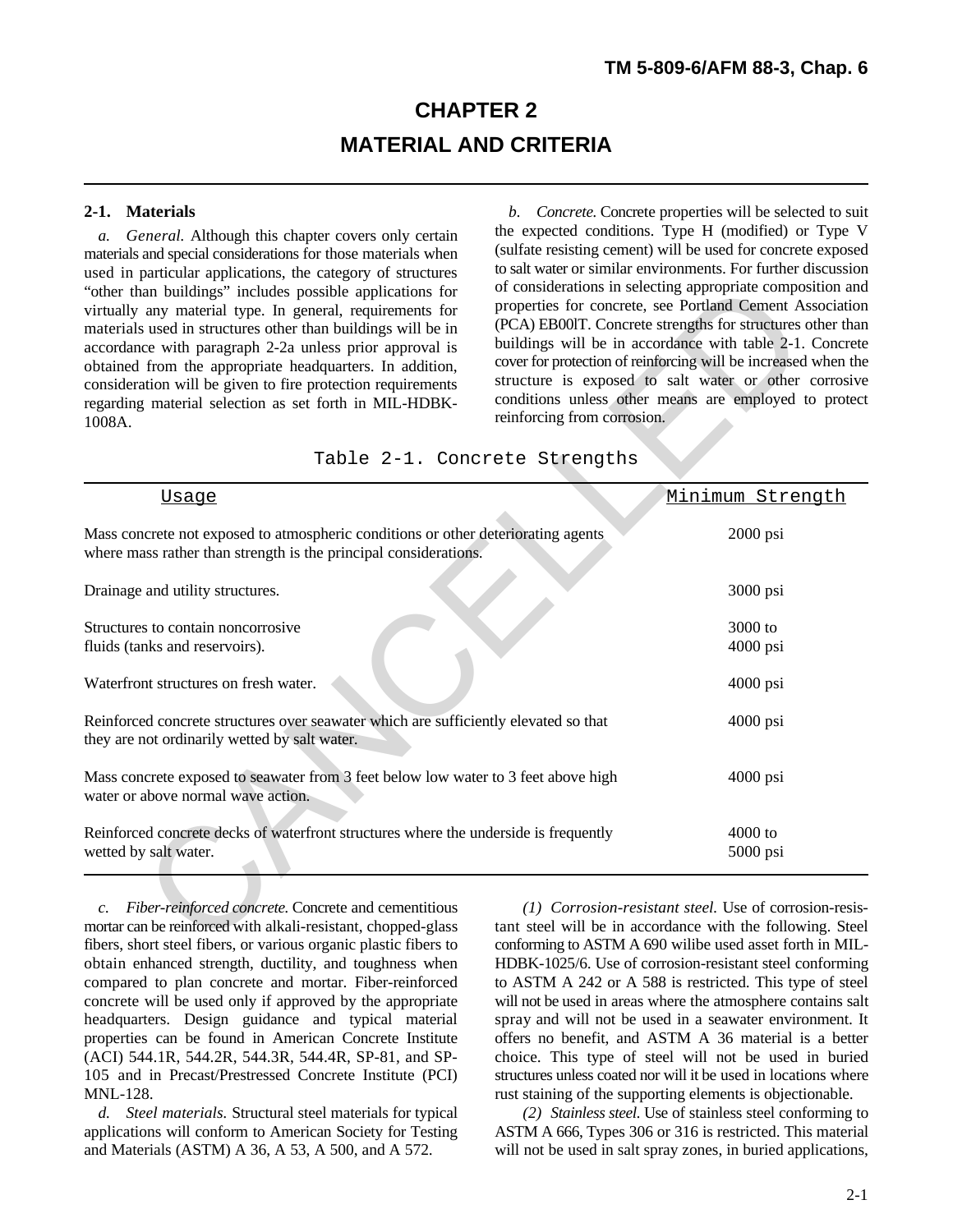or in an aqueous environment where contact with oxygen is **2-2. Criteria** precluded. (In such situations, e.g., under washers, accelerated corrosion will occur.)

*(3) Climatic and temperature considerations.* Special requirements will be considered for applications in severe cold (minimum toughness) or elevated temperatures (reduced yield and tensile strength) as set forth in paragraph 2-2a.

*(4) Abrasive wear.* Additional thickness will be provided in locations subject to abrasive wear, and use of replaceable wear plates for severe conditions will be considered.

*e. Timber materials.* Design requirements for timber materials will be in accordance with paragraph 2-2a.

*f. Aluminum materials.* Design requirements for aluminum materials will be in accordance with paragraph 2- 2a.

*g*. *Composite construction.* Composite construction includes construction such as cast-in-place concrete bonded or connected to precast members, cast-in-place concrete bonded or connected to structural timber, sandwich panels having relatively stiff and strong facings bonded to lightweight cores of lesser strength, such as concrete over rigid insulation, etc. Composite construction has applicability to certain types of structures as covered in MIL-HDBK-1002/6. Composite construction also includes cast-in-place concrete used in conjunction with structural steel or metal decking. Design guidance for these types of composite construction is given in MIL-HDBK-1002/3. Applicable references for composite construction are ACI 318, Chapter 17; PCI MNL-120 and PCI MNL-126; American Association of State Highway and Transportation Officials (AASHTO) Standard Specifications for Highway Bridges; National Forest Products Association National Design Specification for Wood Construction (timber portion) and ACI 318 (concrete portion); and American Institute of Timber Construction (AITC) Timber Design Handbook (2nd Edition, 1974, covers past practice — not covered in current edition). The combined action of flexible and rigid shear connectors will not be considered as providing simultaneous shear transfer. Rigid connectors include roughened and adhered surfaces and structural shapes. Flexible connectors include items such as bolts, stirrups, dowel bars, and ties. mber materials. Design requirements for timber<br>
Sexiante bostine bostine with the in accordance with ranging<br>
will be in accordance with paragraph 2-2a.<br>
Will be in accordance with paragraph 2-2a.<br>
Will be in accordance w

*h. Composites and structural plastics.* Composites and structural plastics have limited applicability to military construction and then only to selected specialty structures. Composites and structural plastics will be used only when approved by the appropriate headquarters. Among the concerns associated with structural plastics are fire resistance characteristics and properties which generally do not conform to military fire protection criteria. Precautions will be observed when using composites and structural plastics in recognition of their unfavorable fire resistance properties.

a. *General.* For a general discussion of considerations such as material selection, service life, etc., which are applicable to all structures, refer to TM 5-809-2/AFM 88-3, Chapter 2.

*b. Design loads.* Design loads will be determined and established in accordance with TM 5-809-1/AFM 88-3, Chapter 1, or MIL-HDBK-1002/2 except where provided otherwise by this manual or other established standard applicable to the type of structure under consideration. Seismic loading will be in accordance with TM 5-809- 10/NAVFAC P-355/AFM 88-3, Chapter 13. Loadings not covered by the criteria in this manual will be obtained from available technical literature, manufacturer's brochures, or will be carefully formulated. In case of any conflict between criteria and available data, the most current acceptable data or practice will be used. Particular attention will be given to wind, seismic, dynamic, and fatigue loads on cablesupported structures and other similar force-oscillating structures.

*c. Design stresses.* Allowable stresses or load factors applicable to the various materials which may be used will conform to TM 5-809-2/AFM 88-3, Chapter 2, unless indicated otherwise by paragraph 2-2d.

*d. Design requirements.* Designs will conform to the general concepts and practices of the proper design specification listed in this manual. Where the design of a particular structure or of a special case is not covered, the design approach and technical formulas will be based on available technical literature or will be carefully formulated. Wherever possible, standard, easy-to-get materials will be specified. New materials, units, and systems of a progressive nature or creative design concepts that are economically and structurally sound may be considered. In all cases, the design method, structural framing system, and materials will be the most economical, effective, and efficient from the standpoints of the structure's initial and maintenance costs and its design life. If there are conflicts among the criteria given in this manual for a specific type of structure, the most conservative design method will be used. This will not preclude, however, the use of new codes or specifications which, although less conservative, are considered acceptable for military construction.

*e. Design details.*

*(1) Drainage.* A proper drainage system will be provided for the following conditions or locations:

*(a)* All structural surfaces exposed to weather will be sloped to drain.

*(b)* Intersecting surfaces forming valleys or pockets that may retain water will be arranged to provide drainage.

*(c)* Structural steel and wood members will be designed so they will not retain moisture or, when in pairs or multiples, so water or moisture will not be held between members.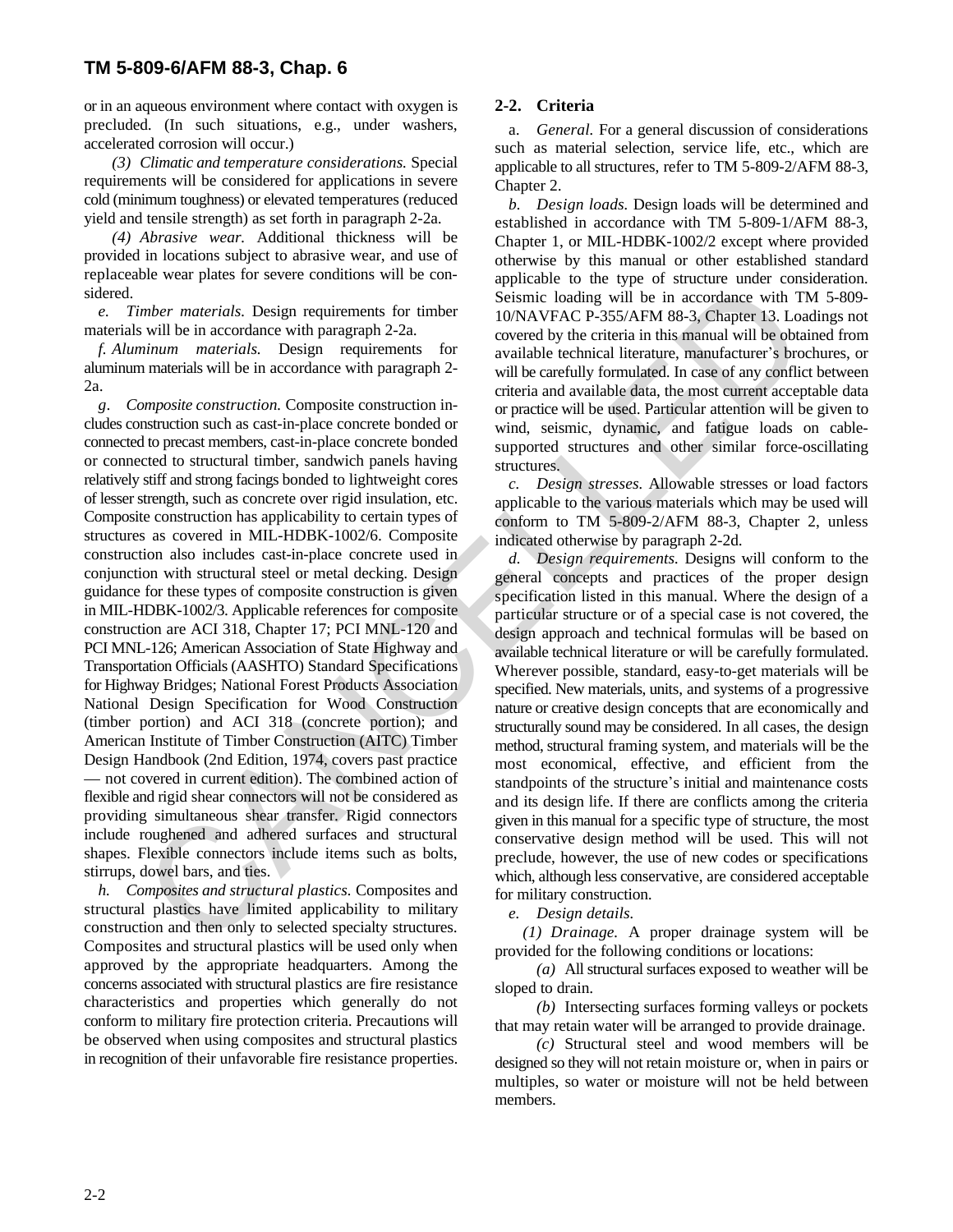joints, and surfaces intended to permit movement will be corrosion of reinforcing steel. Specific guidance should be designed so they are protected against direct contact with obtained from local or state highway department officials. water or condensation and will be detailed to readily drain Bridge decks subject to repeated applications of deicing salt water. When the will require more than additional concrete cover for values of  $\mu$  is  $\mu$  and  $\mu$  is  $\mu$  and  $\mu$  is  $\mu$  and  $\mu$  is  $\mu$  and  $\mu$  is  $\mu$  is  $\mu$  is  $\mu$  is  $\mu$  is  $\mu$  is  $\mu$  is  $\mu$  is  $\mu$  is  $\mu$ 

will drain from points where steel contacts or enters into concrete overlays are considered the most effective methods masonry or concrete. and are approved by the Federal Highway Administration.

wood or metal in exposed conditions will be prevented. be spaced sufficiently close to reduce or eliminate wall Usually, the best way to drain masonry is to put weep holes cracking due to shrinkage and expansion. where they will not adversely affect member strength. *(e)* In coastal areas, continuous concrete or masonry

used, an increased thickness of at least 1116 inch for above grade for wood or steel exterior walls so the junction corrosion allowance will be used over the computed will be above the splash zone. thickness required. No corrosion allowance for corrosion- *(3) Buried or semi-buried structures.* Structures of this resistant or weathering steel is required. type will be designed to resist buoyant forces caused by the

protective concrete cover to protect the reinforcement. The maximum water table using the dead weight of the structure concrete mixture will be of maximum density and minimum without contents plus the weight of earth cover directly over shrinkage, especially with regard to longtune shrinkage and the tank. A safety factor of 1.1 may be used when the expansion which may be caused by alternate wetting and maximum water table or the maximum flood level is at or drying. For bridges or structures exposed to corrosive above the top of the structure. Designers will consider the chemicals or deicing salt, epoxy coated reinforcing bar, a possible hydrostatic uplift at various stages of construction.

*(d)* Structural items like expansion plates, rocker densely mixed overlay, or both will be provided to prevent *(e)* Surfaces and members will be designed so water reinforcing. Epoxy coated reinforcing bars and densely mixed

*(2) Exposed conditions. (d)* Vertical expansion and contraction joints for *(a)* Wherever possible, contact between masonry and reinforced concrete retaining walls and similar structures will

*(b)* Where exposed and uncoated steel structures are foundation walls or grade beams will be extended 24 inches

*(c)* Exposed concrete structures will have enough presence of water. The safety factor will be at least 1.5 at metal in exposed conditions will be presented.<br>In the base square of molecular or reduced on the space of the space of the space of the state of the state of the state of the state of the state of the interacted dickness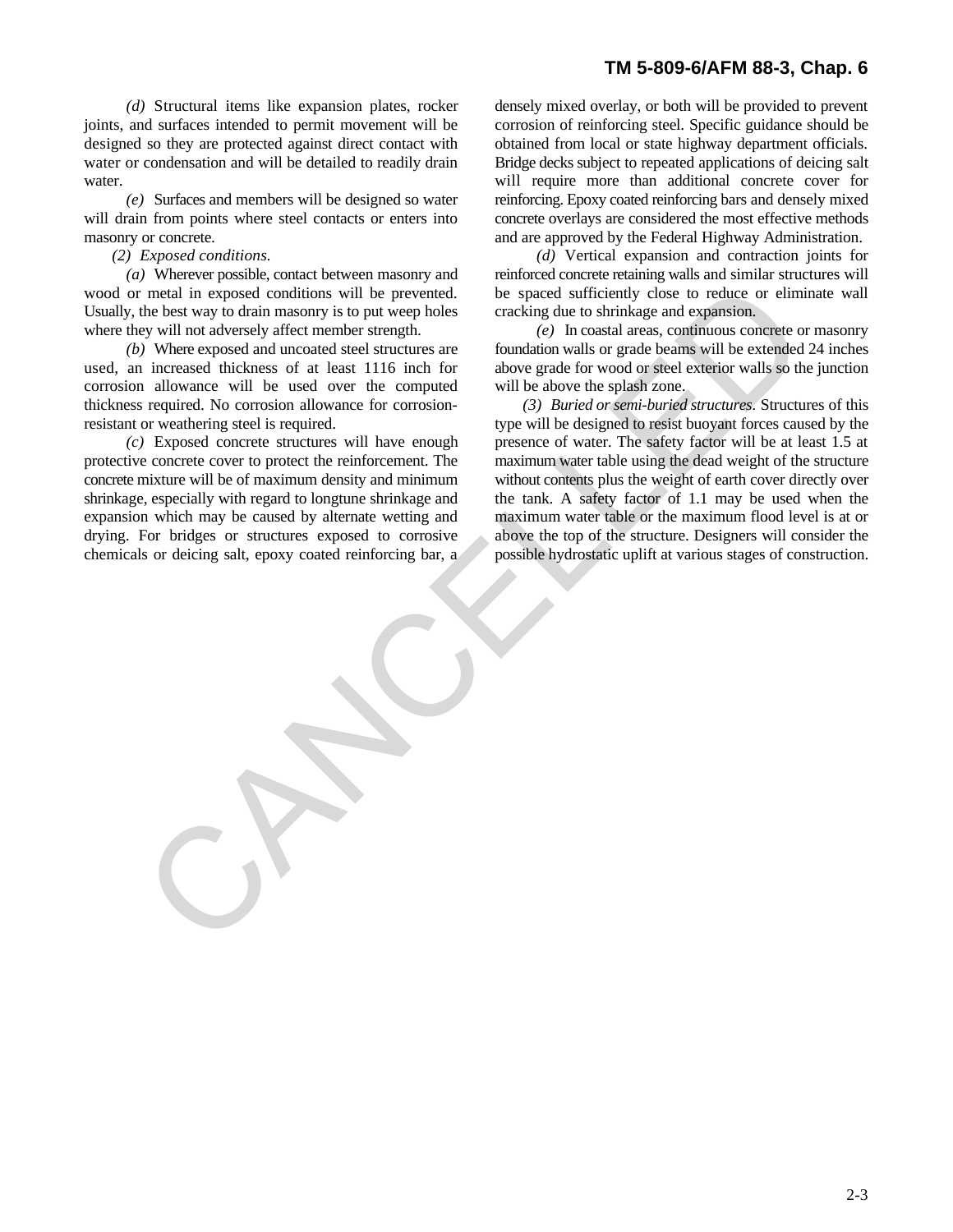# **CHAPTER 3 TRANSPORTATION STRUCTURES**

*a. Highway.* Design of highway bridges will be in accordance with the AASHTO Standard Specifications for Highway Bridges and American Institute of Steel Construction (AISC) Highway Structures Design Handbook. Loading for military vehicles will be in accordance with TM 5-312 and FM 5-36.

*b. Railroad.* Design of railroad bridges will be in accordance with the American Railway Engineering Association (AREA) Manual for Railway Engineering.

*c. Pedestrian.* Design of pedestrian bridges will consider a minimum live load of 85 psf and possible loads by maintenance vehicles as set forth in the AASHTO standard specifications. Such loads will be considered in conjunction with wind, snow, and other loads to which the structure may be subjected.

*d. Other.* Bridges for other specialized applications, such as pipeline supports, transit systems, etc., will meet requirements unique to such applications for the service involved and the materials used. For example, bridges constructed of aluminum will be designed in accordance with the Aluminum Association Specifications for Aluminum Structures using allowable stresses for bridges and similar type structures. For additional guidelines for concrete bridge structures, see ACI 343R. (AISC) Highew Structures Design Handbook.<br>
(ATES Highew Structures (Distributed in the particular state in a structures will consider conditions of exposure and<br>
a FNM 5.3-6.<br>
In the ancient method bridges will be in ac-<br>

#### **3-2. Tunnels**

Analysis and design for tunneling and tunnel structures will be based on the information and references provided in NAVFAC DM-7.3 and American Society of Civil Engineers (ASCE) 402. Structural strength and stability will be considered, as well as the need for ventilation and other services.

#### **3-3. Docks and harbors**

*a. Design.* Design of docks and harbors will, in general, be in accordance with the MIL-HDBK- 1025 series which addresses waterfront operational facilities. Additional guidance may also be found in the NAVFAC DM-26 series and the Coastal Engineering Research Center (CERC) Shore Protection Manual, Volumes I through m. Specific requirements applicable to particular types of dock and harbor structures will be established from references specially suited to those types of structures such as MIL-HDBK-1025/3 and MIL-HDBK-1025/5. Particular consideration will be given to corrosion-resistant design in seawater environments. For guidance in this regard, refer to MIL-HDBK-1025/6. Wave forces on vertical walls, piles, and other exposed structures will be determined in

**3-1. Bridges** accordance with the CERC Shore Protection Manual. Site wave studies will be performed to determine the effect of wave action on structures.

*b. Piers and wharves.*

*(1) Main structure.* Design of main pier or wharf structures will consider conditions of exposure and loadings applicable to the location and service for which the structure is intended. A discussion of appropriate design loads can be found in MIL-HDBK-1025/1. Design loads will include considerations of vertical live load, berthing forces, mooring loads, wave loadings, ice forces, as well as seismic and other forces as appropriate.

*(2) Dolphins.* Dolphins will be designed as described in the MIL-HDBK-1025 series and will be provided where required to resist ship berthing, mooring, and/or turning forces. Guidance regarding the determination of berthing, mooring, and turning forces is also provided in the MIL-HDBK-1025 series.

*(3) Fendering.* Fender systems will be designed to protect the pier or wharf structure, as well as the berthing vessel itself, from forces which can result from the impact of the vessel against the structure. Design of fender systems will be in accordance with MIL-HDBK-1025/1 for vessel sizes appropriate for the structure and for the recommended approach velocity and angle.

*c. Offshore platforms.* Offshore platforms will be designed considering requirements and loadings set forth in the MIL-HDBK-1025 series and the CERC Shore Protection Manual and will be designed in conformance with applicable portions of the American Petroleum Institute (API) RP 2A. For additional design guidance, see ACI 357R, 357.1R, and 357.2R.

*d. Offshore POL unloading facilities.* Design of offshore POL unloading systems will be in accordance with NAVFAC DM-22. Wave studies will be made for the design of the mooring system and platforms. Submarine pipelines will be properly designed and anchored against undersea current and underwater tow.

#### **3-4. Pipelines and supports**

Design requirements for pipelines and their supports will depend on the nature of the material being transported and the materials used for construction. Among the standards which should be consulted when undertaking design of pipeline systems are the following:

*a. American Society of Mechanical Engineers (ASME)* B31.8.

*b. American Petroleum Institute (API)* Standard 1104 and Recommended Practices 1102 and 1110.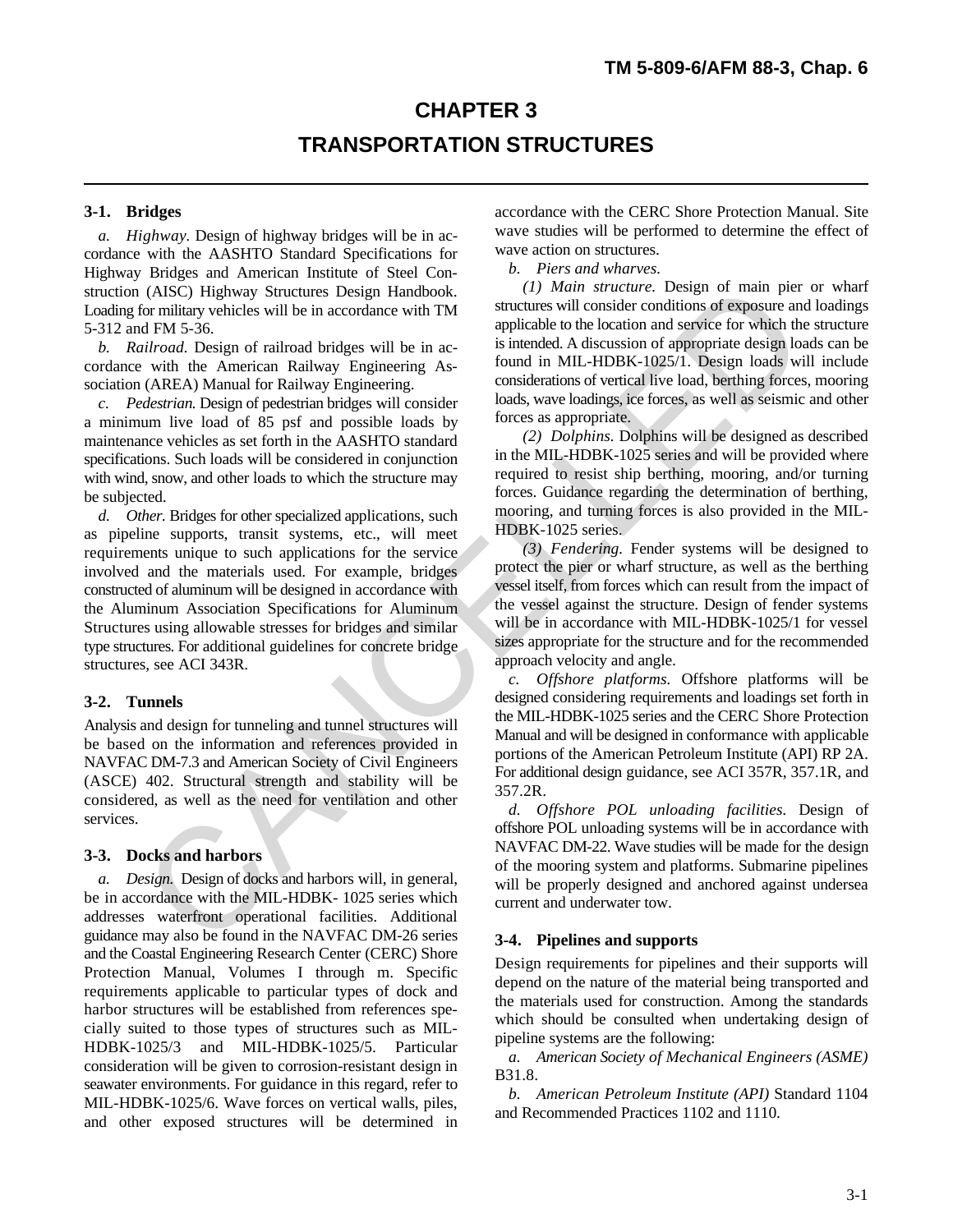cations M9 and M11. Concrete Pipe Association (ACPA) and the American

CANCALLED

*c. American Society of Civil Engineers (ASCE)* Publica- *e. American Concrete Institute (ACI)* 346 and 346R. tions 368, 418, and 428. When necessary, reference may be made to appropriate *d. American Water Works Association (AWWA)* Publi- publications of specialty associations such as the American Concrete Pressure Pipe Association (ACPPA).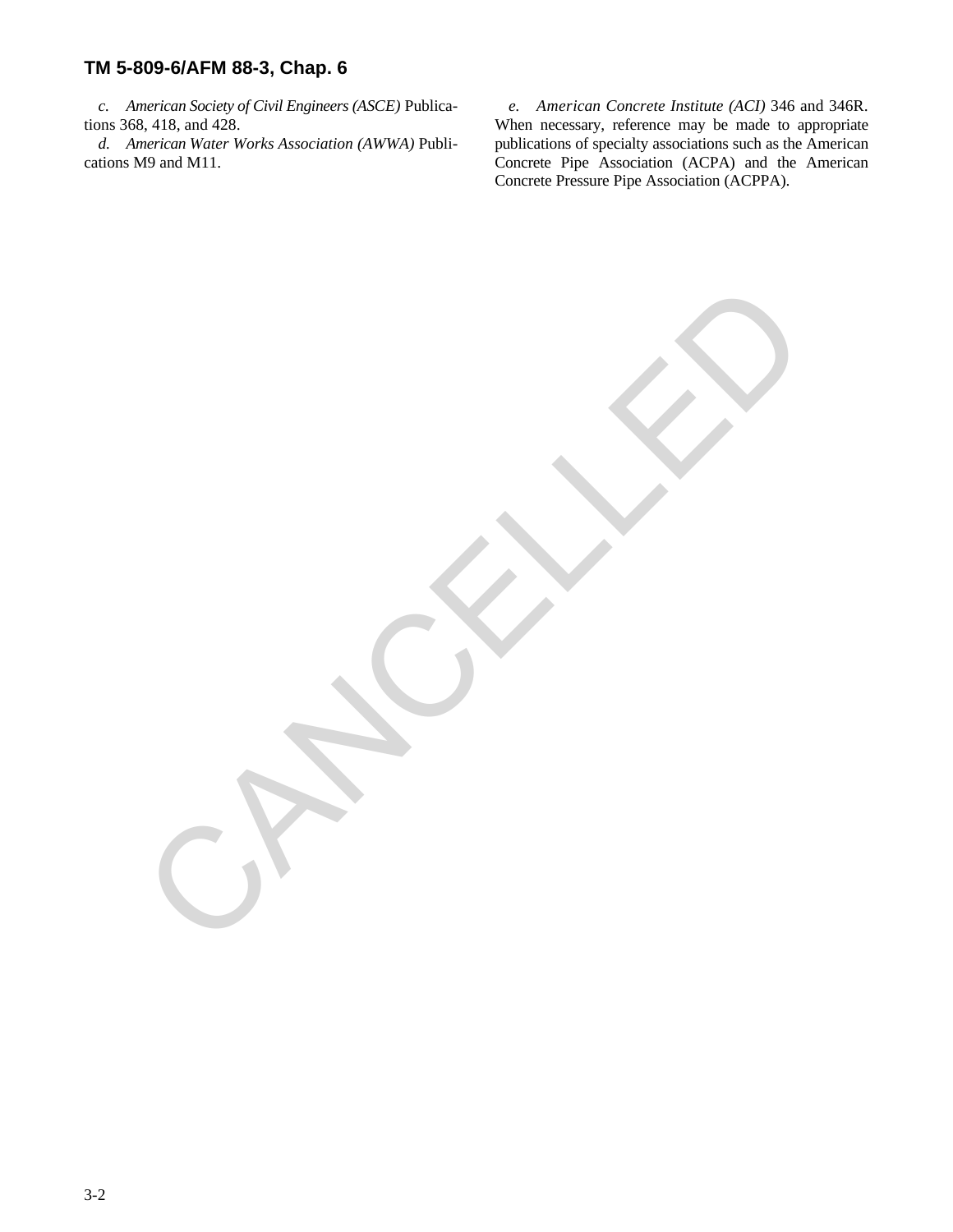# **CHAPTER 4 SITE STRUCTURES**

*a. Box culverts.* Concrete box culverts will be designed for loadings defined in the AASHTO Standard Specifications for Highway Bridges in accordance with design requirements presented therein. Consideration will also be given to requirements set forth in ASTM C 789 and C 850 as applicable. Box culverts, if constructed of other materials, will be designed in accordance with the generally recognized codes and standards applicable to such materials.

*b. Manholes and inlets.* Manholes and inlets will be designed to resist earth, water, temperature, and other loads to which they will be subjected. Structural design of concrete structures will be in accordance with ACI 318. Design of other types of manhole construction will be in accordance with applicable codes covering that type of construction. Additional guidance for watertight construction and load distribution coefficients for these types of structures may be found in PCA IS003.02D and IS072.0lD. Special consideration will be given to the effect of roof and wall openings, and proper allowance will be made for differential movement due to settlement, thermal expansion, etc., between manholes and interconnecting elements. To the extent practical, precast components for manhole construction will be used. Precast components will be furnished in accordance with ASTM C 478. d there is no suitable to give the proposition will also be given to the surrounding soil as either gradient particular the summation of the materials, signal as each converse, if constructed of the materials, signal stan

*c. Miscellaneous drainage structures.* Corrugated culvert pipes will be designed in accordance with American Iron and Steel Institute (AISI) SG-861. Concrete culvert pipe will be reinforced and furnished in accordance with ASTM C 76. Required three edge bearing strength will be determined in consideration of class of bedding and applicable load factor as set forth in Foundation Engineering by Leonards. Corrugated aluminum culvert pipe will be furnished in accordance with ASTM B 745. Other materials will be considered subject to acceptance by the appropriate headquarters provided any special requirements such as bedding, etc., are met.

*d. Sewers.* Criteria for structural design of the various components of sewer systems will be established from information presented in Water Pollution Control Federation (WPCF) MOP9CTG, TM 5-814-1/AFM 88-11, Volume 1, and TM 5-814-2/AFM 88-11, Volume 2.

#### **4-2. Earth related structures**

*a. General.* NAVFAC DM-7.1, DM-7.2, and DM-73 will be the basic references for design of earth related structures. Additional references including MIL-HDBK-1025/4, the Structural Engineering Handbook by Gaylord & Gaylord, Foundation Analysis and Design by Bowles, Principles of Foundation Engineering by Das, as well as

**4-1. Drainage structures** publications by the manufacturers of proprietary products and systems will be consulted as necessary.

> *b. Retaining structures.* Retaining structures can be classified with respect to the manner in which forces are transmitted to the surrounding soil as either gravity, cantilever, or anchored types. Though numerous variations exist within each general type, only a few are identified in the following discussions.

> *(1) Gravity structures.* Gravity structures are those which rely solely on their own weight to maintain stability. Among the types of construction which act as gravity structures are concrete gravity blocks, bin or cellular cofferdams, crib walls, bin walls, gabions, and reinforced earth type structures.

> *(2) Cantilever structures.* Cantilever structures are those which interact with the surrounding earth through flexural bending in such a way that a portion of the earth mass is brought into play in resisting the forces imposed on the structure. Among the types of construction which act as cantilever structures are reinforced concrete "tee" walls, counterfort or buttress walls, cantilevered concrete or steel sheet piles, overlapping drilled piers, and reinforced concrete slurry walls.

> *(3) Anchored bulkheads.* Anchored bulkhead type structures are structures which typically employ a flexural "wall" type element to retain the earth and an anchor system connected near the top of the wall to reduce the magnitude of the reactions at the base of the wall. Typical anchored bulkhead type structures are anchored bulkhead waterfront structures, soldier beam and lagging systems, braced walls, and slurry walls when anchored near their top. Depending on the characteristics of the earth materials, the stiffness of the wall, etc., the base of the wall of such structures may be considered to be rotationally fixed to some degree which results in a reduction in the required flexural strength for the wall. There are also a number of options available regarding the type of anchor structure which can be used including anchor wall, batter pile system, earth or rock anchors, etc.

> *c. Shore protection structures.* Shore protection structures will be designed as described in the CERC Shore Protection Manual, Volumes I through III. Additional information available from manufacturers of specialized shore protection products, e.g., revetment mattresses, interlocking articulated blocks, etc., will be considered where the use of such systems is warranted. Care will be taken in selection of material for such systems and regard given to the possibility of reduced service life when artificial materials are used.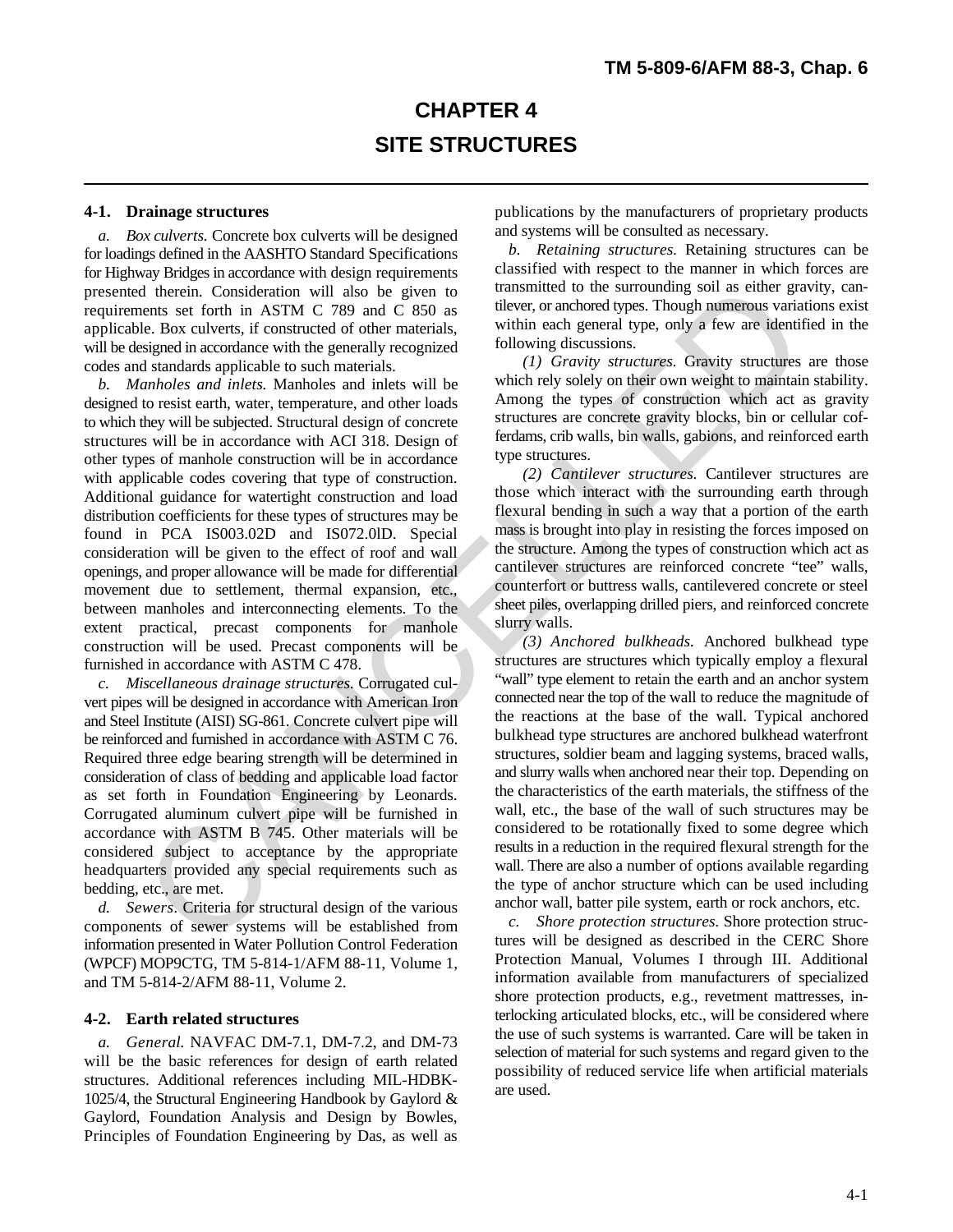#### *a. Canopies and shelters.*

*(1) Open canopies.* Open canopies include unenclosed roofed areas and one-, two-, and three-sided enclosures. Design of such structures will be based on the specialized loading considerations set forth in TM 5-809-1/AFM 88-3, Chapter 1 or MIL-HDBK-1002/2 and American National Standards Institute (ANSI) A58.1.

*(2) Mobile.* Mobile canopies and shelters will be designed for the loads which would otherwise apply to stationary structures of that type with additional provisions CANCELLES of that spe with additional provisions

**4-3. Other site structures** regarding impact factors appropriate for the speed at which the structures are to be moved. Additional consideration will be given to possible load increases which can result from irregularities in alignment of the support system over which the structures will be moved, e.g., enforced displacements or variable support conditions.

*b. Light poles, flag poles, and sign supports.* Design of light poles, flag poles, and sign supports will be in accordance with the special provisions for such structures set forth in ANSI A58.1.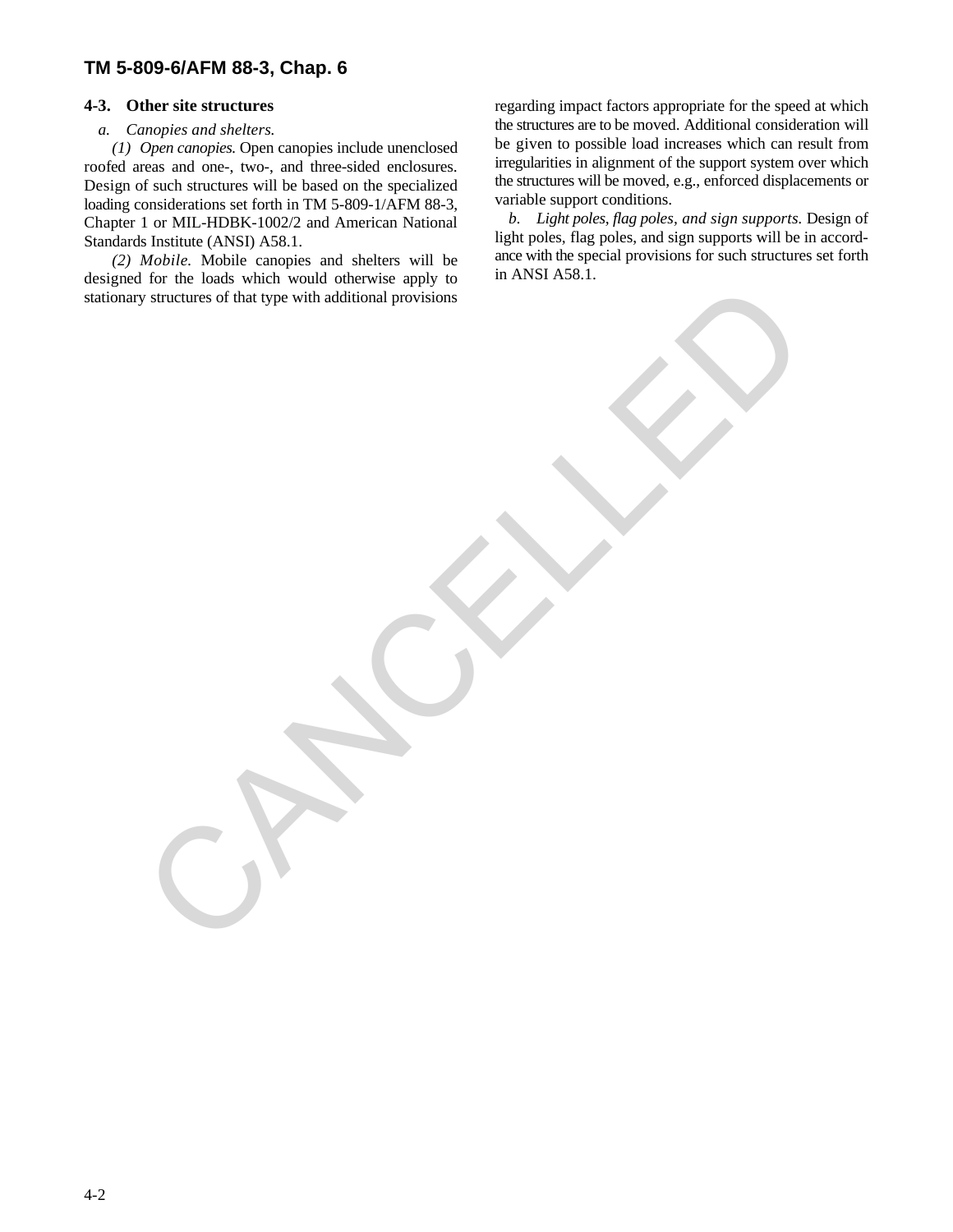# **CHAPTER 5 STRUCTURES FOR BULK MATERIALS**

Design of structures for bulk materials will include consideration of the special characteristics of the material being handled or stored. Design values for material density, maximum conveyor slopes, etc., will be carefully determined, and consideration will be given to the need for special structural construction or supports to assure the smooth flow of materials into or out of the tanks or bins used for bulk storage.

#### **5-2. For granular materials**

*a. Silos, bins, and bunkers.* Design of these types of structures, if constructed from steel or other metal, will be in accordance with procedures presented in Design of Welded Structures by Blodgett and the Structural Engineering Handbook by Gaylord & Gaylord. If constructed of concrete, design of these types of structures will be in accordance with ACI 313, Handbook of Concrete Engineering by Fintel, and Silos: Theory & Practice by Reimbert & Reimbert.

*b. Conveyor system supports.* Design of conveyor system supports will be in accordance with relevant publications of the Conveyor Equipment Manufacturers Association (CEMA) such as Belt Conveyors for Bulk Materials and cited references. Design loads will be determined from ANSI A58.1 where applicable and as furnished by the conveyor system manufacturer. The design agency will verify that appropriate impact factors have been included in loads provided by the conveyor system manufacturer. n conveyor slopes, etc., will be carefully determined,<br>
neparatom (and the ank sine and the constantion of the particular sine and the secondary in<br>power and the anger designing the support sconsoration or supports to ass

#### **5-3. For liquid materials**

*a. General.* Structures associated with the storage and handling of bulk liquid materials will be designed in accordance with the codes and standards applicable to the type of material being handled. Earthquake loads will be in accordance with TM 5-809-10/NAVFAC P-355/AFM 88-3, Chapter 13. Among the codes and standards applicable to the design of structures for bulk liquid materials are AWWA D100, AWWA D103, AWWA D110, AWWA D120, API 650, and the Structural Engineering Handbook by Gaylord & Gaylord.

*b. Materials.* Selection of materials of construction for tanks in which liquids are to be stored will consider the environmental conditions to which the tank will be exposed as well as the properties of the liquid being stored. In general, inherently corrosion-resistant materials should be selected for buried tanks although steel tanks will be acceptable if properly protected against corrosion. See Steel Tank Institute (STI) sti-P3 Specification and Manual for

**5-1. General** External Corrosion Protection of Underground Steel Storage Tanks for guidance in protecting this type of tank.

*c. Tanks.* Design of structural systems for tanks will include the necessary interfaces between the supporting structure or base and the tank itself. For that reason, it is important that the agency designing the support structure be familiar with the specifications applicable to the tank.

*(1) References.* The following are amoung the references applicable to structural design fot tanks in addition to those indicated above:

*(a) Department of the Navy* NAVFAC DM-22.

*(b) American Petroleum Institute (API)* Publications 1615 and 1632 and Standard 2000.

*(c) American Iron and Steel Institute (AISI)* Steel Tanks for Liquid Storage.

*(d) Steel Tank Institute (STI)* Dual Wall Underground Steel Storage Tanks, Recommended Practice for Optional Interior Corrosion Control System for Steel Tanks, and Guideline for Underground Piping for Fuel Storage Tanks.

*(e) Portland Cement Association (PCA)* IS003.02D and 15072.1D.

*(f) American Concrete Institute (A CI) 344R, 344R-T, 344R-W, and 35O R.*

*(g) Precast/Prestressed Concrete Institute (PCI)* JR-334.

*(2) Additional considerations.* Additional considerations apply to tank design depending on the type of tank and other factors as discussed in the following.

*(a) Elevated tanks.* Design of elevated tanks will include consideration of lateral loads due to earthquake as set forth in TM 5-809-10/NAVFAC P-355/AFM 88-3, Chapter 13. For individual leg foundations, the weight of the foundation alone (not considering weight of the earth cover) will provide a minimum safety factor of 1.2 against uplift, overturning, and sliding.

*(b) Ground-level tanks.* The provisions of NAVFAC DM-7.2 will apply to the design of foundations for ground level tanks. Although ring beams are required only for tank foundations in seismic zones 3 or 4, this type of construction or comparable provisions necessary to prevent frost heave will be made in all areas. Consideration will be given to the need for and alternate means of accomplishing corrosion protection of the underside of the tank floor plates.

*(3) Below-grade.* Design of below-grade or buried tanks will consider the potential bouyancy of the tank, and a suitable ballast slab or other anchoring system will be provided to assure that the tank will not float when the dead weight of the empty tank and soil cover directly over the tank are insufficient to prevent flotation. Dual walled tanks will be used consistent with requirements of the Environmental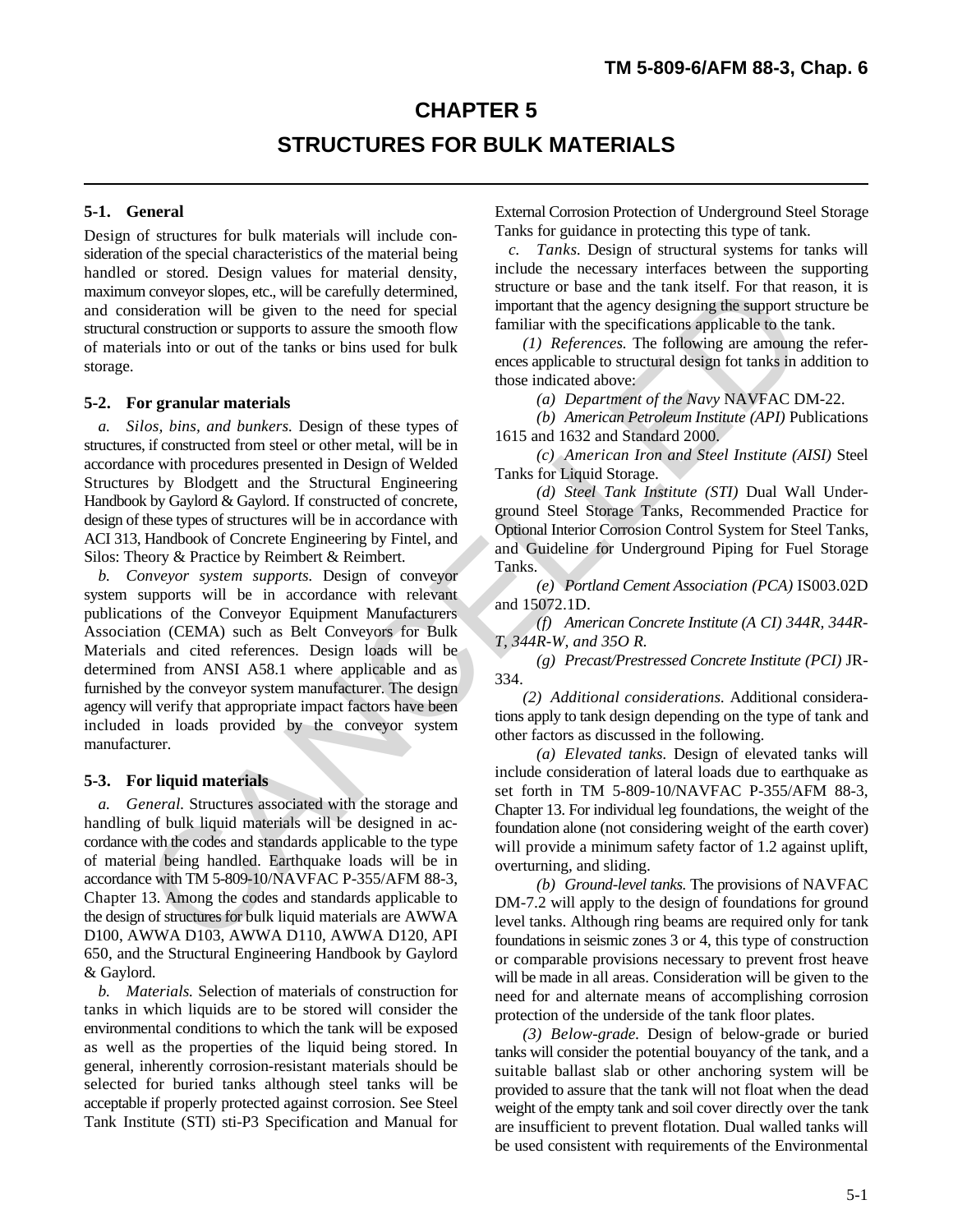Protection Agency and local agencies who would have and 15072.01D. Other acceptable standard design methods jurisdiction for privately developed projects. or concepts may also be used.

the top of tanks in accordance with frost penetration concrete tanks will be in accordance with ACT 344R. Other requirements (considering concrete distribution slab current acceptable methods may also be used. thickness) but will be not less than 2 feet 6 inches. *(5) Petroleum, oil and lubricant (POL) tanks and*

will include a &inch course of inert sand or fine gravel API 650. placed against exposed exterior surfaces. *(6)* Water storage tanks. Design of water storage tanks

voirs designed to contain fresh water and other non- Works Association publications but subject to specific deteriorating substances will have a clear cover over the design restrictions as set forth above. reinforcement of not less than 1-1/2 inches for slabs and 2 *(7) Tanks for other than oil or water.* The basis for inches for beams and girders or shall be constructed using design of steel tanks will be API 650, but special consideraconventional depth of cover but with surface sealants or tions related to the product stored in the tank must be coated reinforcing or both. A minimum temperature dif- accounted for. Steel tanks to store liquefied gases at or near ferential of 40 degrees F will be assumed to exist between atmospheric pressures will be designed in accordance with inside and outside faces of tank walls. API 620. Storage of corrosive solutions and the effects of signed to contain fresh water and other non-<br>
Weist Association publications as set forth above.<br>
Integrating substances will have a clear cover over the dissign restrictions as set forth above.<br>
The hearm and girden of lo

concrete tanks will be in accordance with PCA 15003.02D considerations in selecting tank materials.

*(a) Earth cover.* Earth cover will be provided over *(b) Prestressed concrete tanks.* Design of prestressed

*(b) Backfill material.* Backfill for underground tanks *facilities.* Design of POL tanks will be in accordance with

*(4) Concrete tanks and reservoirs.* Tanks and reser- will be in accordance with applicable American Water

*(a) Reinforced concrete tanks.* Design of reinforced temperature in conjunction with corrosive solutions will be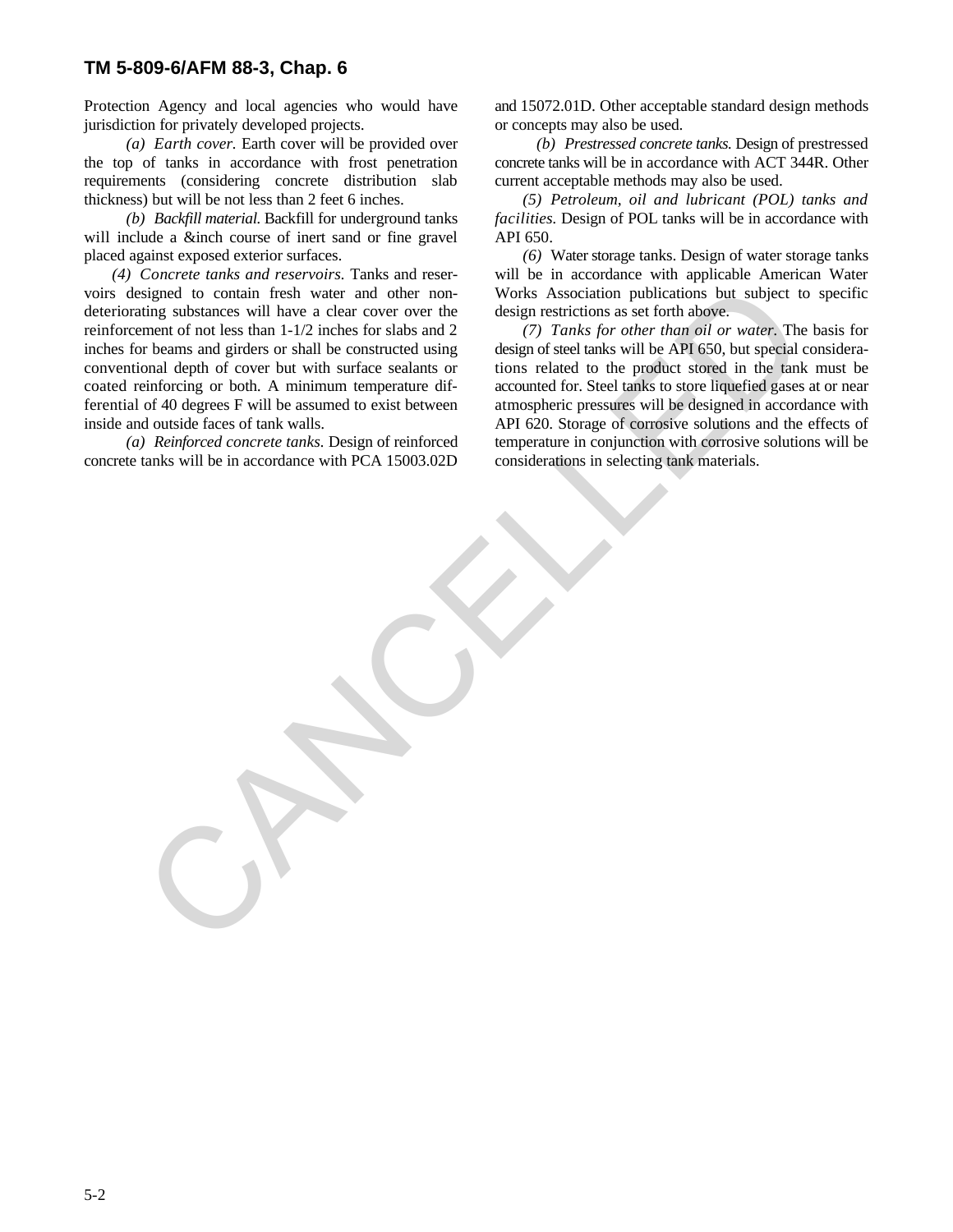## **CHAPTER 6**

## **WATER RELATED STRUCTURES EXCEPT STORAGE TANKS**

Design of water related structures will comply with the need to maintain watertight and durable construction. In this interest, design of concrete structures will be in accordance with the recommendations of ACI 350R. Where appropriate, water related concrete structures will be designed as *a. General*. Design of water supply facilities will be in<br>hydraulic structures. Additional design guidance will be accordance with TM 5-813-1/AFM 88-10. Volume 1: TM hydraulic structures. Additional design guidance will be obtained from applicable design agency reference documents 5-813-4/AFM 88-10, Volume 4; and ASCE Water Treatand the Handbook of Concrete Engineering by Fintel. ment Plant Design. Design of wastewater treatment facilities

#### **6-2. Intake and discharge structures** Volume 3 and WPCF MOP8CTG.

Intake and discharge structures, such as for power plants and pumping stations, will be designed to sustain wave forces, hydrostatic pressures, earth pressures, surcharges, and other superimposed loads. Trash racks and screens will be provided. The amount of trash, debris, or seaweed expected to accumulate in intake structures will be the primary consideration in deciding whether or not a continuously cleaning mechanical traveling screen will be used. Design will consider the maximum permissible differential head across the trash rack or screening device.

#### **6-3. Water transmission lines**

Design of water transmission lines will include consideration of items such as maintaining watertightness, avoiding erosive velocities, and providing gradual transitions in crosssection and alignment. Structures will be designed to carry the weight of the aqueduct or pipeline with fluid and to resist loads due to wind, snow, and seismic activity. Reaction blocking will be designed and provided where necessary to resist forces due to pressure, thrust, impact, water hammer, etc. The structural design will be coordinated with the

**6-1. General** selection of pipeline materials and layout to assure that proper allowance has been made for these forces as well as expansion movements, etc.

#### **6-4. Water and wastewater treatment facilities**

will be in accordance with TM 5-814-3/AFM 88-11,

*b. Basins and similar construction.* Structures such as primary settling basins, clear wells, sedimentation tanks, Imhoff tanks, filters, sludge digesters, and similar structures will be designed in accordance with concepts set forth in earlier paragraphs under the discussion of structures for bulk liquid materials and TM 5-814-3/AFM 88-11, Volume 3. Pipeline support structures, sluice gates, equipment foundations, and other miscellaneous structures will be designed in accordance with criteria given elsewhere in this manual and current standard practices. Manufacturer's recommended designs may also be considered. commendation of ACT 350R. Where appropriate, 64 and and water transmation of ACT 360R. Where and the propriate term and the standard concrete structures Additional design guidance will be accordance with TM-5-811-1/AFM 88-

#### **6-5. Underground structures**

Design of underground structures associated with water related facilities, e.g., manholes, pits, etc., will comply with criteria for manholes and inlets in paragraph 4-1. Paved inverts and similar details will be provided as required for the particular system being incorporated. Applicable portions of ASTM C 32, C 857, and C 858 will also be considered.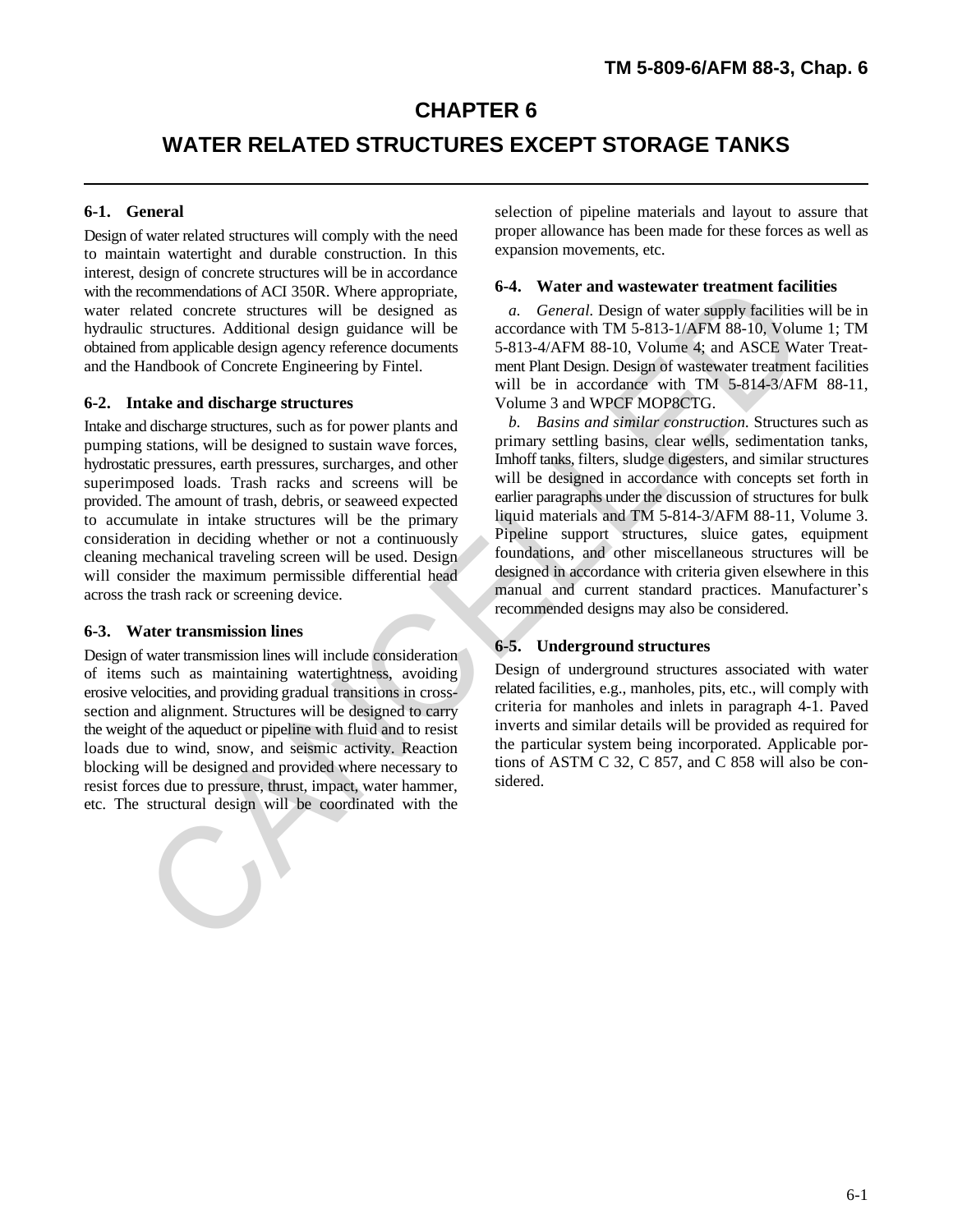# **CHAPTER 7 MECHANICAL SYSTEM STRUCTURES**

heating, ventilating, and air-conditioning (HVAC) systems (including items such as foundations, support frames, braces, and other items) will be in accordance with current practice, sound engineering principles, and manufacturer's recommendations as appropriate. The minimum safety factor for stability against overturning and for resistance against sliding will be as set forth in paragraph 1-6. For design of structures associated with power plants, see applicable portions of TM *5-811-6.* Design of mechanical support systems for seismic restraint is covered in TM 5-809- 10/NAVFAC P-355/AFM 88-3, Chapter 13.

#### **7-2. Equipment supports and enclosures**

*a. Static.* Design of supports and enclosures for static equipment will consider the maximum weight and eccentricity of the equipment as well as the required clearance for access to and maintenance of the equipment. Lateral supports and bracing will be provided as necessary to maintain the stability of the equipment under lateral loading, particularly seismic.

*b. Rotating or vibrating.* Design of supports and enclosures for vibrating or rotating machinery will consider the need for isolation pads, isolation joints, and damping devices either alone or in combination. Care will be taken to assure that the natural frequency of supports is sufficiently offset from the operating frequency of the equipment so that there is no danger of objectionable or damaging resonant vibration. Whenever practical, supports for rotating or vibrating equipment will be physically isolated from the adjacent structure to prevent the transmission of vibration into occupied areas. NAVFAC DM-7.3 and Design of Structures and Foundations for Vibrating Machines by Arya, O\*Neill, and Pincus are among the references which will be consulted for further guidance on structural design for vibrating equipment.

#### **7-3. Utility tunnels**

Utility tunnels will be provided for mechanical systems where a number of systems follow the same general alignment. Design of utility tunnels and similar underground structures will be in accordance with ASTM C 857 and ASTM C 858 unless more stringent requirements are imposed by the agency having jurisdiction.

#### **7-1. General 7-4. Pipe supports**

Pipe supports will be designed to resist the various forces to Design of support features for mechanical systems such as  $\frac{p}{p}$ which the piping system will be subjected. As a minimum, all pipe supports will be designed to carry the weight of the piping system plus water to account for hydrostatic testing. Other forces including those due to wind, snow, seismic activity, thermal expansion and contraction, thrust, impact, etc., will be considered as appropriate for the details of the system and materials being used. For systems conveying materials at temperatures other than ambient, consideration will be given to the effect of thermal expansion and contraction on the support system. Where possible, the flexibility of the support structure will be considered to avoid the need for slide bearings or similar construction. In any case, appropriate allowance will be made for movement and restraint to conform with the assumptions made in the pipe system flexibility analysis. In regions of potential seismic activity, particular attention will be given to assure that sufficient lateral support is provided. ventinaring and arc-onduction and privary is all tip is upper support with be designed to carry the weight<br>significant and the significant sympatric control the accordance with current particles.<br>
The in accordance we are

#### **7-5. Gas and air conveyances**

Gas and air conveyances, particularly for hot gases, will be designed to meet fire protection requirements including National Fire Protection Association (NFPA) 211. Design of supports for HVAC systems will comply with TM 5-8 10- 1.

*a. Large-scale ductwork.* Large-scale ductwork refers to ductwork typically associated with major supply air and hot gas conveyances, e.g., between the various components of large industrial or power generation boiler plants. Largescale ductwork may be of either circular or rectangular cross section and is usually constructed of steel. Structural design of large-scale ductwork will be in accordance with the following Sheet Metal and Air Conditioning Contractors' National Association (SMACNA) publications: Accepted Industry Practice for Industrial Duct Construction, Rectangular Industrial Duct Construction Standards, and Round Industrial Duct Construction Standards. Design considerations will include forces exerted on the duct system such as those due to gas pressure, dead and live loads, wind loads, snow loads, seismic loads, and loads due to thermal expansion and contraction. In addition, the design will consider the effects of elevated temperature which can reduce the yield point and other mechanical properties of steel. The layout of duct systems will include a sufficient, but minimum number of expansion joints, adequate provisions for movement, and appropriate restraint at supports. For duct with large, circular cross sections, structural design may be based on methods described in the Structural Engineering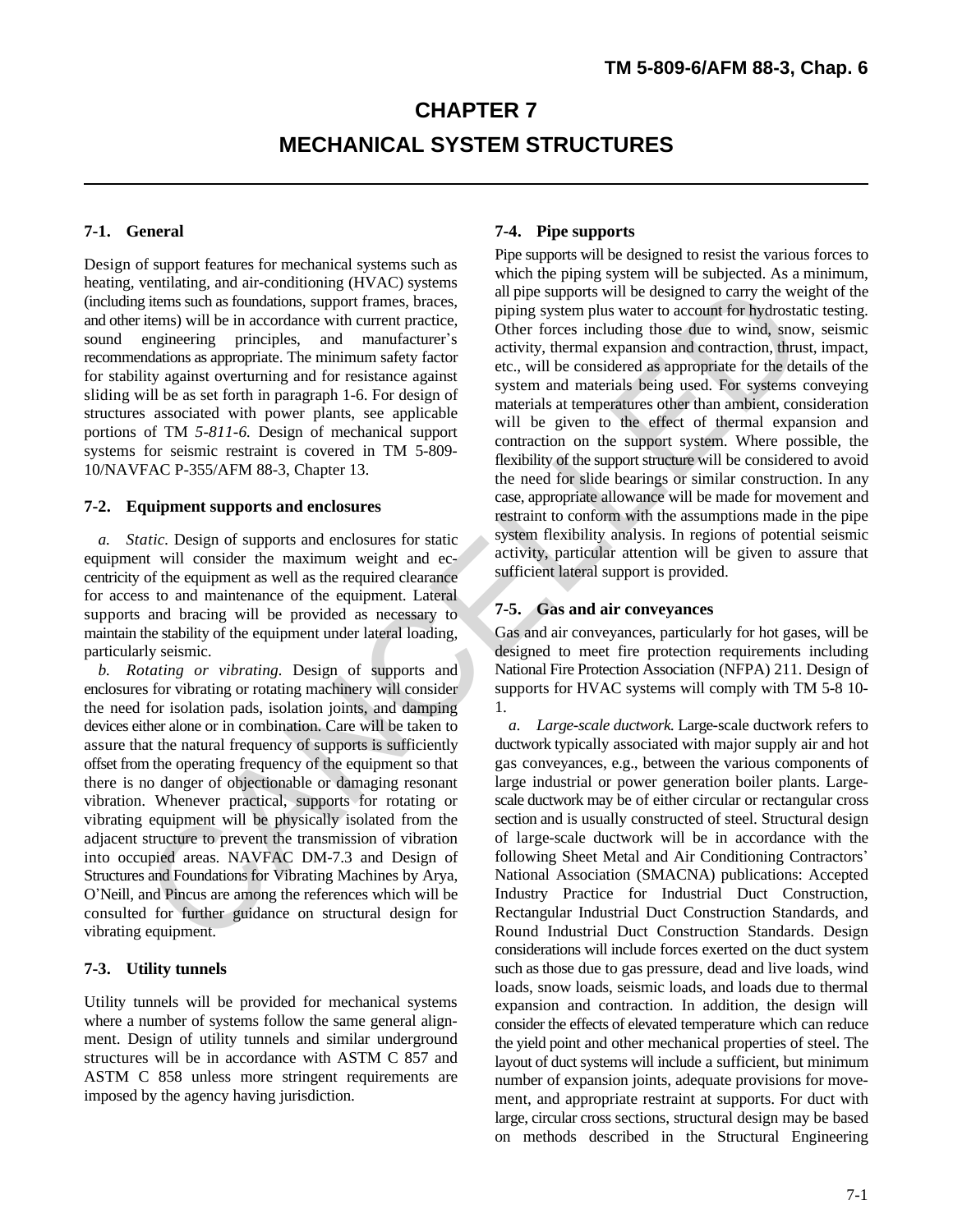Handbook by Gaylord & Gaylord for circular steel stacks. conveying a gas of different specific gravity than atmospheric Components will be proportioned so that resonance due to conditions and to temperature differential stresses caused by vortex shedding at low wind velocities is avoided. For duct an uneven temperature distribution within the stack. See also of rectangular cross section, structural design will be in ASCE Design and Construction of Steel Chimney Liners. accordance with the AISI Design of Plate Structures, Design *(1) Reinforced concrete stacks.* Reinforced concrete of Welded Structures by Blodgett, and applicable portions of stacks will be designed in accordance with ACI 307. the American Institute of Steel Construction (AISC) *(2) Aluminum stacks.* If constructed of aluminum, Specification for Structural Steel Buildings Allowable Stress design of stacks will follow similar design guidance and Design and Plastic Design that relates to plate girders. general references given for design of steel stacks. Design will include a determination of plate thickness *(3) Steel stacks.* required to resist flexural loading, the size and spacing of *(a)* Design of steel stacks will be in accordance with stiffeners, the size and location of internal bracing, and the AISC Specification for Structural Steel Buildings additional plate thickness and features which may be Allowable Stress Design and Plastic Design; Structural required if the duct is designed as a spanning box girder. Engineering Handbook by Gaylord & Gaylord; SMACNA

| required to resist flexural loading, the size and spacing of<br>stiffeners, the size and location of internal bracing, and<br>additional plate thickness and features which may be<br>required if the duct is designed as a spanning box girder.<br>b. Stacks. In addition to maximum loadings, stacks will<br>be designed to resist the effects of vortex shedding or<br>fluttering caused by steady wind. Stack designs will consider<br>pressure differential stresses caused by virtue of the stack's |                                                                                                                   | $(a)$ Design of steel stacks will be in accordance with<br>the AISC Specification for Structural Steel Buildings<br>Allowable Stress Design and Plastic Design; Structural<br>Engineering Handbook by Gaylord & Gaylord; SMACNA<br>Guide for Steel Stack Design and Construction; and ASME<br>STS-1. Allowable stresses will be in accordance with table<br>7-1. The allowable stress is for a design condition of dead<br>load combined with either seismic or wind loads. |
|-----------------------------------------------------------------------------------------------------------------------------------------------------------------------------------------------------------------------------------------------------------------------------------------------------------------------------------------------------------------------------------------------------------------------------------------------------------------------------------------------------------|-------------------------------------------------------------------------------------------------------------------|-----------------------------------------------------------------------------------------------------------------------------------------------------------------------------------------------------------------------------------------------------------------------------------------------------------------------------------------------------------------------------------------------------------------------------------------------------------------------------|
|                                                                                                                                                                                                                                                                                                                                                                                                                                                                                                           |                                                                                                                   | Table 7-1. Steel stack allowable stresses*                                                                                                                                                                                                                                                                                                                                                                                                                                  |
| The basic formula for allowable longitudinal compressive stress is: $F = XY$<br>where:                                                                                                                                                                                                                                                                                                                                                                                                                    |                                                                                                                   |                                                                                                                                                                                                                                                                                                                                                                                                                                                                             |
| $X = \begin{cases} 0.0625E t/R \\ 0.5[F_{y} - k_{s}(F_{y}-F_{p})] \\ 0.5F_{y} \end{cases}$                                                                                                                                                                                                                                                                                                                                                                                                                | for 0 $\mathsf{t/R}$ 8F <sub>p</sub> /E<br>for 8F <sub>p</sub> /E t/R 20F <sub>y</sub> /E<br>for $t/R$ 20 $F_v/E$ |                                                                                                                                                                                                                                                                                                                                                                                                                                                                             |
| $k_s = [(F_V - 0.05Et/R)/(F_V - 0.4F_D)]2$                                                                                                                                                                                                                                                                                                                                                                                                                                                                |                                                                                                                   |                                                                                                                                                                                                                                                                                                                                                                                                                                                                             |
| $Y = \begin{cases} 1 & \text{for L/r 60 and Fy 50 ksi} \\ 21,600/[18,000 + (L/r)2] & \text{for L/r 60 and Fy 50 ksi} \end{cases}$<br>and:                                                                                                                                                                                                                                                                                                                                                                 | for L/r 60 and F <sub>y</sub> 50 ksi                                                                              |                                                                                                                                                                                                                                                                                                                                                                                                                                                                             |
| $F_v$ = yield strength at mean shell temperature, ksi.<br>$F_p$ = proportional limit at mean shell temperature, ksi; may be taken as 0.7Fy.<br>$E =$ modulus of elasticity at mean shell temperature, ksi.<br>= shell plate thickness, in., at the section under consideration.<br>t<br>= radius of shell, in.<br>R.<br>= length of stack between points of lateral support.<br>L                                                                                                                         |                                                                                                                   | For a self-supporting stack, L should be taken as the effective length, i.e., $L = 2x$ stack height, in.                                                                                                                                                                                                                                                                                                                                                                    |
| $r =$ radius of gyration = 0.707R for circular stack, in.<br>pany, 1979. Reproduced with permission of McGraw-Hill, Inc.                                                                                                                                                                                                                                                                                                                                                                                  |                                                                                                                   | * Obtained from Structural Engineering Handbook, Second Edition, Gaylord & Gaylord, McGraw Hill Book Com-                                                                                                                                                                                                                                                                                                                                                                   |
|                                                                                                                                                                                                                                                                                                                                                                                                                                                                                                           |                                                                                                                   |                                                                                                                                                                                                                                                                                                                                                                                                                                                                             |

stacks and 5/16 inch for unlined stacks. The computed shell Allowable stresses for parts other than the shell plate will be thickness will be increased by 1/16th inch to allow for in accordance with AISC Specification for Structural Steel possible corrosion. The net section area (gross area minus Buildings Allowable Stress Design and Plastic Design.

*(b)* Shell thickness will be at least 1/4 inch for lined bolt hole areas) will be used to determine actual stresses.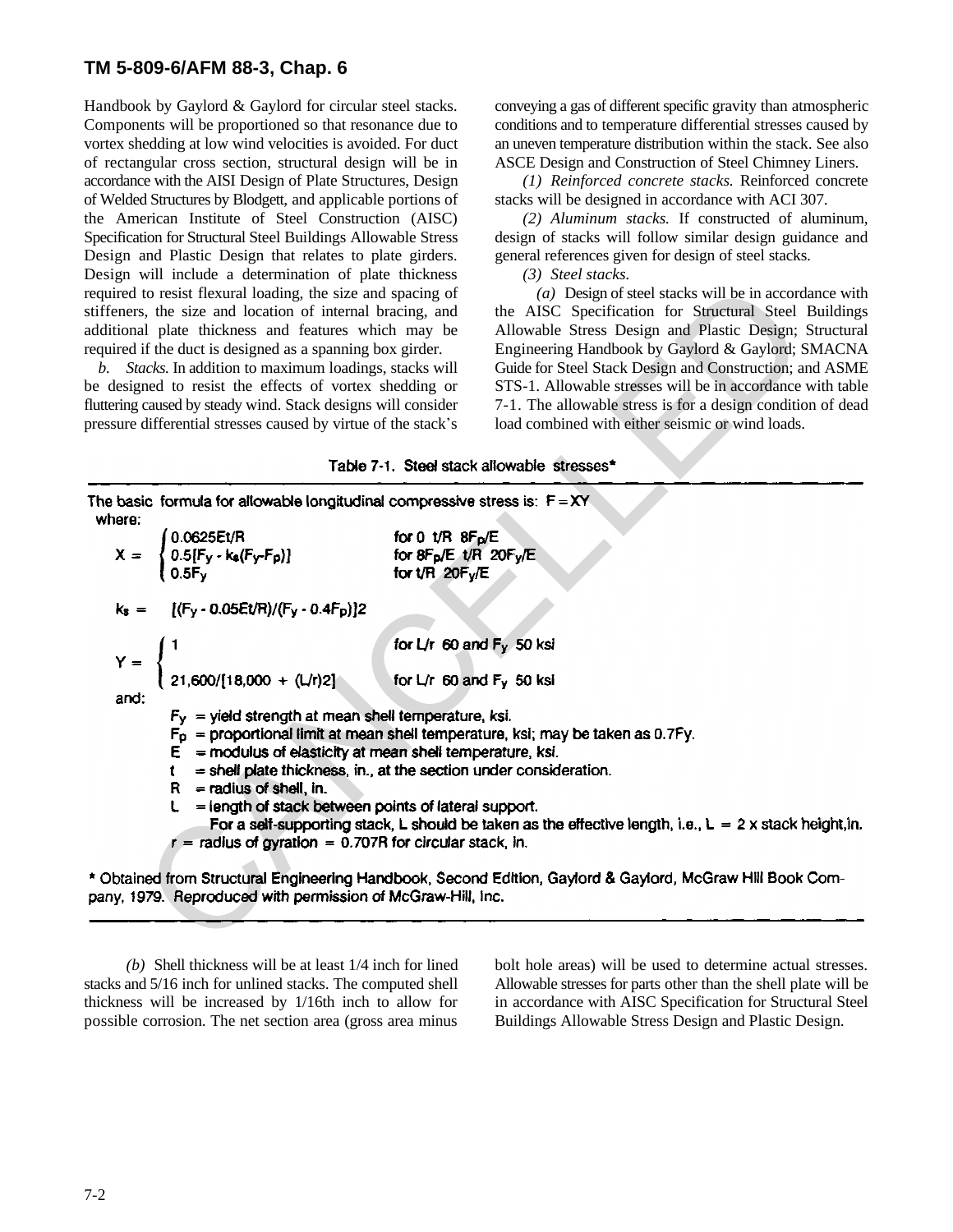## **CHAPTER 8**

## **ELECTRICAL AND COMMUNICATION STRUCTURES**

Electrical and communication system structures will be designed in accordance with TM 5-811-1/AFM 88-9, Chapter 1 and the following. In all cases, the Institute of Electrical and Electronics Engineers (IEEE) National Electric Safety Code (NESC) will be considered as establishing minimum requirements for design of structures associated with electric power systems. For aluminum towers and antennas, the onethird increase in allowable stresses under wind or seismic loads permitted in the Aluminum Association Specifications for Aluminum Structures will not be used. Design of electrical support systems for seismic restraint is covered in TM 5-809-10/NAVFAC P-355/AFM 88-3, Chapter 13. Antenna towers will be designed using applicable criteria Trumple Strainers (IEEE): National Electric Safety<br>
ESC) will be considered as establishing minimum<br>
stractures are given in TM 5-811-1/ATM 88-9,<br>
ensis (as design of structures associated with electric Equipment foundatio

Power transmission towers and pole structures will be designed in accordance with the NESC (IEEE (22), and the following ASCE publications: Manual 52, applicable technical papers in its Structural Division Journal (including Design of Steel Transmission Pole Structures), and Guide for communication systems, e.g., manholes, handholes, pull the Design and Use of Concrete Poles. In case of conflicting boxes, etc., will be designed according to the criteria for criteria, the most conservative method will be used. manholes and inlets in paragraph 4-1. The need for water

Substation, switching station, and similar structures for supporting electrical equipment will be constructed, where possible, of manufacturer's standard unit components. All

**8-1. General** structures, however, must be strong enough to resist the climatic design load requirements for the site. Where special structure design is needed, design criteria will conform to the National Electrical Manufacturers Association (NEMA) SG-6. General layouts and configurations for electrical support structures are given in TM 5-811-1/AFM 88-9, Chapter 1. Equipment foundations will be designed in accordance with current practices; the safety factor for stability against overturning and for resistance against sliding will be as set forth in paragraph 1-6.

#### **8-4. Antenna towers**

**8-2. Transmission towers and poles** Design methods and stresses will be as appropriate for the from the Electronic Industries Association (EIA) 222-D. material used for the supporting structure.

#### **8-5. Underground structures**

Underground structures associated with electrical and **8-3. Substation structures and equipment** examined, as well as cable bending radii and details of resistance and provisions for drainage and sumps will be required support systems, when establishing the layout and dimensions of such structures. Design will also comply with ASTM C 857 and C 858.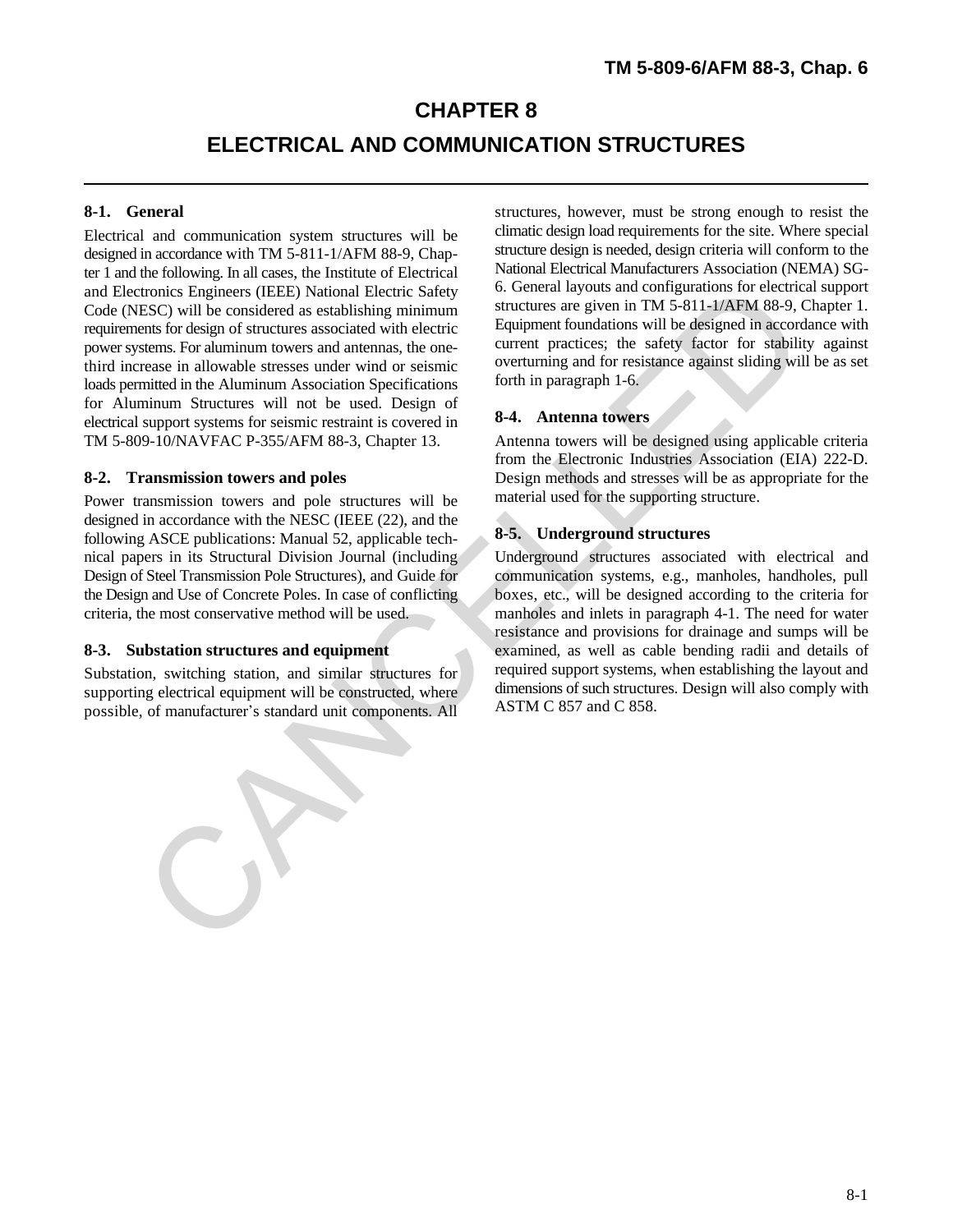# **CHAPTER 9 SPECIALTY STRUCTURES**

This chapter deals primarily with those types of specialty structures which have potential application in military construction. Basic guidance regarding design of other types of specialty structures which may have only limited applicability to military projects is also provided.

#### **9-2. Blast-resistant construction**

Design of structures to resist the effects of accidental explosions will be in accordance with TM 5-1300/NAVFAC P-397/AFM 88-22. The reference is mandatory for explosive safety design. Design of structures to resist the effects of conventional weapons will be in accordance with TM 5-855- 1, and design of facilities to resist the effects of nuclear weapons will be in accordance with TM 5-858-1, TM 5- 858-2, TM 5-858-3, TM 5-858-4, TM 5-858-5 and TM 5- 858-8. The design of blast-resistant structures must consider the transient loadings and dynamic response of the structure that results from the specified design event. Blast-resistant design is often required in conjunction with the construction of weapons system facilities, both developmental and operational, as well as for structures designed to resist the effects of intentional attack. Exampleme regarding accepts of the representation and the specifical potenties structures which may have only limited ap-<br>structures, major areas and stations, derived by to military projects is also provided.<br>
turns, e.e

#### **9-3. Corrosion-resistant structures**

Specialty structures are often required for use in extremely corrosive areas such as in chemical processing plants, plating rooms, demineralizing and water polishing areas, and severe salt water environments. To attain the necessary corrosion resistance, structures in such areas are frequently fabricated from nonmetallic materials including fiberglass reinforced plastic, etc. When used, manufacturer's literature regarding the selected nonmetallic material will be carefully reviewed and closely followed during design of the structure. For additional discussions regarding corrosion-resistant

**9-1. General** structures and construction refer to TM 5-809-2/AFM 88-3, Chapter 2; MIL-HDBK-1025/6; and NAVFAC DM-11.1.

#### **9-4. Other structures**

Other types of specialty structures include plate and shell structures, major arenas and stadiums, orbital space structures, test stands, launch structures, carbon fiber composite structures, etc. Design of structures of these types is highly specialized and is beyond the scope of this manual. If confronted with the need for structures such as these, the agency providing the design will obtain relevant references and identify the appropriate specialty consultants to assist in the design.

#### **9-5. Load-tested designs**

In lieu of the design approach discussed above and when consistent with budget and schedule, load-tested designs may be considered. This approach can be applicable to certain composite type structures or components such as those involving adhesive bonded elements, cellular foam, and newly developed materials. Toward that end, approved research laboratories will perform load tests and submit a full report including all test data for review. Minimum safety factors will be 2.5 with respect to ultimate strength or 1.65 with respect to yield strength of the material or system. Information describing any new load-tested materials or systems determined necessary, advantageous, and economical will be submitted for approval to appropriate headquarters.

#### **9-6. Miscellaneous structures**

Miscellaneous structures are those not listed elsewhere in this manual or not covered by a specific code or specification. Designs for these structures will be in accordance with related design codes, sound engineering practice and judgement, and relevant criteria based on the materials involved and the predicted loading.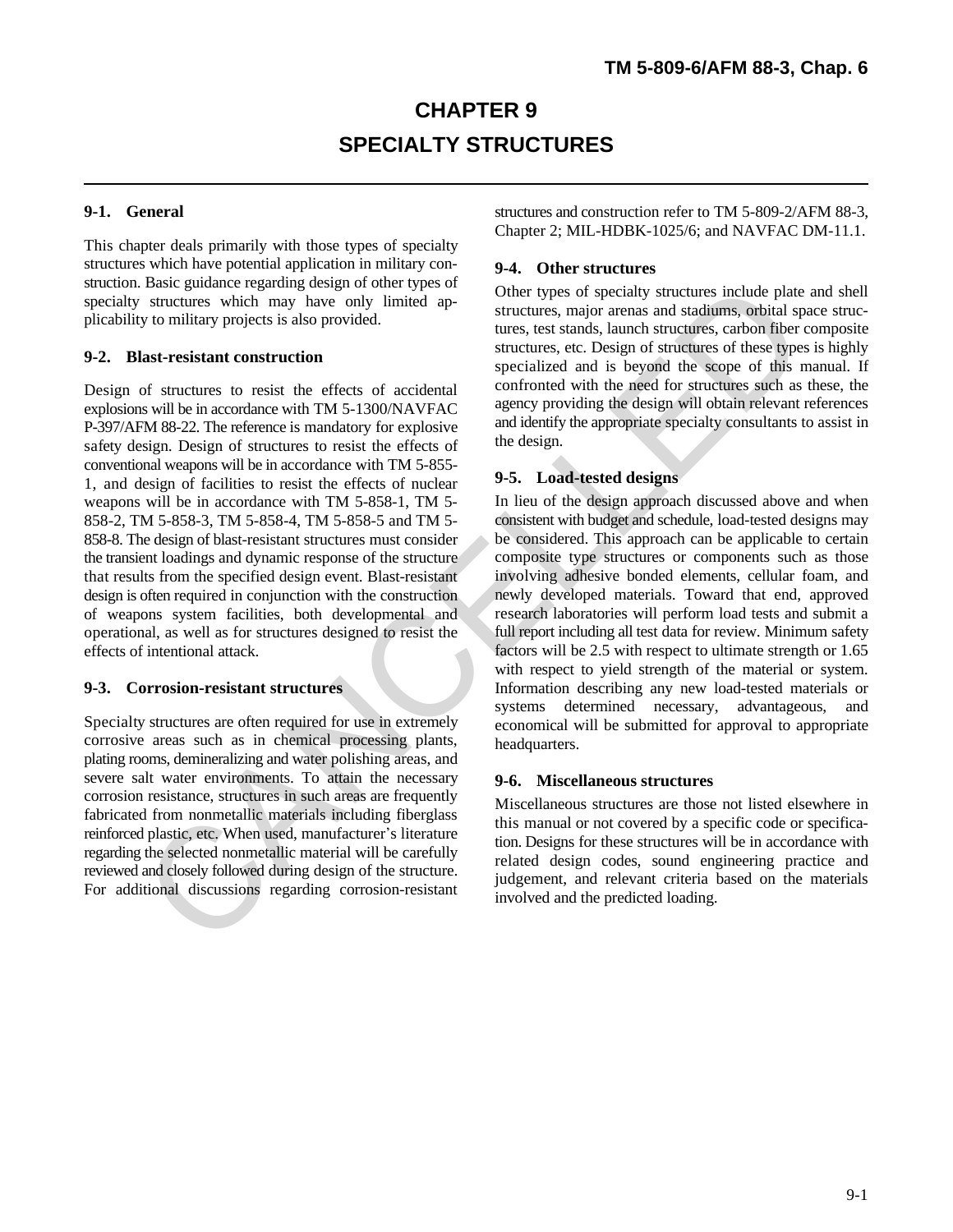# **APPENDIX A REFERENCES**

### **Government Publications**

*Department of Defense*

| MIL-HDBK-1002/2 Loads. |                                                                            |
|------------------------|----------------------------------------------------------------------------|
| $MIL-HDBK-1002/3$      | Structural Engineering Steel Structures.                                   |
| MIL-HDBK-100216        | Aluminum Structures, Composite Structures, Structural Plastics, and Fiber- |
|                        | Reinforced Composites.                                                     |
| MIL-HDBK-1008A         | Fire Protection for Facilities, Engineering, Design, and Construction.     |
| MIL-HDBK-1025/1        | Piers and Wharves.                                                         |
| $MIL-HDBK-1025/2$      | Dockside Utilities for Ship Service.                                       |
| MIL-HDBK- $1025/3$     | Cargo Handling Facilities.                                                 |
| $MIL-HDBK-1025/4$      | Seawalls, Bulkheads, and Quaywalls.                                        |
| $MIL-HDBK-1025/5$      | Ferry Terminals and Small Craft.                                           |
| MIL-HDBK- $1025/6$     | General Criteria for Waterfront Construction.                              |
|                        |                                                                            |

| TM 5-809-10/NAVFAC     | Seismic Design for Buildings.           |
|------------------------|-----------------------------------------|
| P-355/AFM 88-3, Ch. 13 |                                         |
| TM 5-1300/NAVFAC       | <b>Structures to Resist the Effects</b> |
| P-397/AFM 88-22        | of Accidental Explosions.               |

| MIL-HDBK-1002/3                                     | Structural Engineering Steel Structures.                                              |
|-----------------------------------------------------|---------------------------------------------------------------------------------------|
| MIL-HDBK-100216                                     | Aluminum Structures, Composite Structures, Structural Plastics, and Fiber-            |
|                                                     | Reinforced Composites.                                                                |
| MIL-HDBK-1008A                                      | Fire Protection for Facilities, Engineering, Design, and Construction.                |
| MIL-HDBK-1025/1                                     | Piers and Wharves.                                                                    |
| MIL-HDBK-1025/2                                     | Dockside Utilities for Ship Service.                                                  |
| MIL-HDBK-1025/3                                     | Cargo Handling Facilities.                                                            |
| MIL-HDBK-1025/4                                     | Seawalls, Bulkheads, and Quaywalls.                                                   |
| MIL-HDBK-1025/5                                     | Ferry Terminals and Small Craft.                                                      |
| MIL-HDBK-1025/6                                     | General Criteria for Waterfront Construction.                                         |
| Departments of the Army, the Navy and the Air Force |                                                                                       |
| TM 5-809-10/NAVFAC                                  | Seismic Design for Buildings.                                                         |
| P-355/AFM 88-3, Ch. 13                              |                                                                                       |
| <b>TM 5-1300/NAVFAC</b>                             | <b>Structures to Resist the Effects</b>                                               |
| P-397/AFM 88-22                                     | of Accidental Explosions.                                                             |
| Departments of the Army and the Air Force           |                                                                                       |
| TM 5-809-1/AFM 88-3, Ch. 1                          | Structural Design Criteria-Loads.                                                     |
| TM 5-809-2/AFM 88-3, Ch. 2                          | Structural Design for Buildings-Materials.                                            |
| TM 5-811-1/AFM 88-9, Ch. 1                          | Electric Power Supply and Distribution.                                               |
| TM 5-813-1/AFM 88-10, Vol. 1                        | Water Supply: Sources and General Considerations.                                     |
| TM 5-813-4/AFM 88-10, Vol. 4                        | Water Supply: Water Storage.                                                          |
| TM 5-814-1/AFM 88-11, Vol. 1                        | Sanitary and Industrial Waste-water Collection - Gravity Sewers and                   |
|                                                     | Appurtenances.                                                                        |
| TM 5-814-2/AFM 88-11, Vol. 2                        | Sanitary and Industrial Waste-water Collection - Pumping Stations and Force<br>Mains. |
| TM 5-814-3/AFM 88-11, Vol. 3                        | Domestic Wastewater Treatment.                                                        |
| Department of the Navy                              |                                                                                       |
| NAVFAC DM-7.1                                       | Soil Mechanics.                                                                       |
| NAVFAC DM-7.2                                       | Foundations and Earth Structures.                                                     |
| NAVFAC DM-73                                        | Soil Dynamics, Deep Stabilization, and Special Geotechnical Construction.             |
| <b>NAVFAC DM-22</b>                                 | Petroleum Fuel Facilities, Underground Concrete Storage Tanks.                        |
| NAVFAC DM-26.1                                      | Harbors.                                                                              |
| NAVFAC DM-26.2                                      | Coastal Protection.                                                                   |
| NAVFAC DM-26.3                                      | Coastal Sedimentation and Dredging.                                                   |

Mooring Design Physical and Empirical Data.

NAVFAC DM-26.5<br>NAVFAC DM-26.6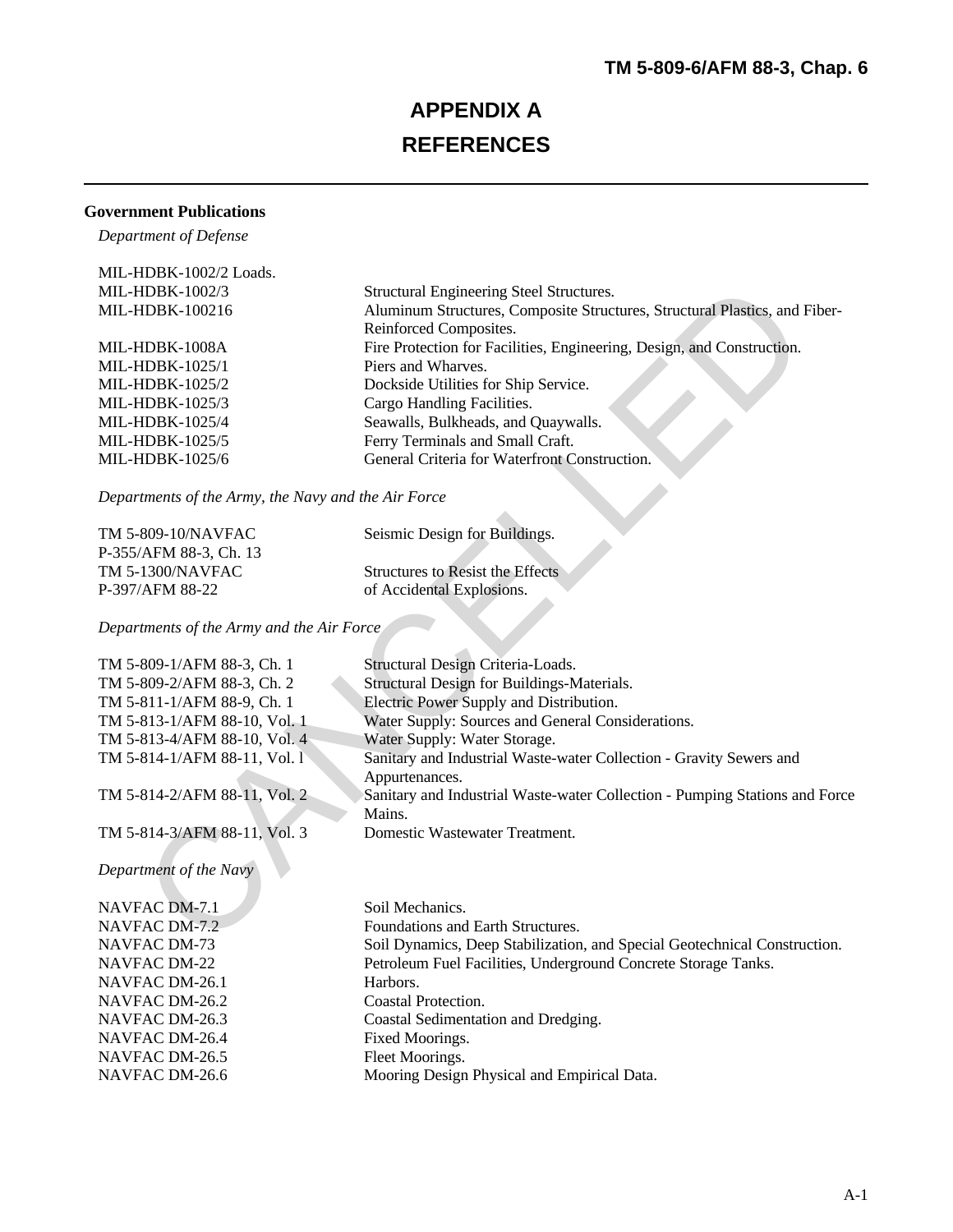*Department of the Army*

| TM 5-312<br>TM 5-810-1<br>TM 5-855-1 | Military Fixed Bridges.<br>Mechanical Design: Heating, Ventilating and Air Conditioning.<br>Fundamentals of Protective Design for Conventional Weapons |
|--------------------------------------|--------------------------------------------------------------------------------------------------------------------------------------------------------|
| TM 5-858-1                           | Designing Facilities to Resist Nuclear Weapon Effects - Facilities System<br>Engineering.                                                              |
| TM 5-858-2                           | Designing Facilities to Resist Nuclear Weapon Effects - Weapon Effects.                                                                                |
| TM 5-858-3                           | Designing Facilities to Resist Nuclear Weapon Effects - Structures TM 5-858-<br>4 Designing Facilities to Resist Nuclear Weapon Effects - Shock        |
|                                      | Isolation Systems.                                                                                                                                     |
| TM 5-858-5                           | Designing Facilities to Resist Nuclear Weapon Effects - Air<br>Entrainment, Fasteners, Penetration                                                     |
|                                      | Protection, Hydraulic-Surge Protective Device, EMP Protective<br>Devices.                                                                              |
| TM 5-858-8<br>TM 5-811-6             | Designing Facilities to Resist Nuclear Weapon Effects - Illustrative Examples.<br>Electric Power Plant Design.                                         |
| FM 5-36                              | Route Reconnaissance and Classification.                                                                                                               |

#### **Nongovernment Publications**

| SAS 30-86 | <b>Specifications for Aluminum Structures</b> |
|-----------|-----------------------------------------------|
|           |                                               |

*American Association of State Highway and Transportation Officials (AASHTO),* 444 North Capitol Street, NW, Suite 225, Washington, DC 20001

| TM 5-858-5                                     | Isolation Systems.<br>Designing Facilities to Resist Nuclear Weapon Effects - Air<br>Entrainment, Fasteners, Penetration<br>Protection, Hydraulic-Surge Protective Device, EMP Protective |
|------------------------------------------------|-------------------------------------------------------------------------------------------------------------------------------------------------------------------------------------------|
| TM 5-858-8                                     | Devices.<br>Designing Facilities to Resist Nuclear Weapon Effects - Illustrative Exam                                                                                                     |
| TM 5-811-6                                     | Electric Power Plant Design.                                                                                                                                                              |
| FM 5-36                                        | Route Reconnaissance and Classification.                                                                                                                                                  |
| Shore Protection Manual, Volumes I, II, and m. | Corps of Engineers, Coastal Engineering Research Center, (CERC), Kingman Building, Fort Belvoir, VA 22060                                                                                 |
| ongovernment Publications                      |                                                                                                                                                                                           |
|                                                | Aluminum Association, 900 19th Street, NW, Suite 300, Washington, DC 20006                                                                                                                |
| SAS 30-86                                      | Specifications for Aluminum Structures                                                                                                                                                    |
| 225, Washington, DC 20001                      | American Association of State Highway and Transportation Officials (AASHTO), 444 North Capitol Street, NW                                                                                 |
| HB-13-83                                       | Standard Specifications for Highway Bridges,                                                                                                                                              |
|                                                | American Concrete Institute (ACI), P.O. Box 19150, Redford Station, Detroit, MI 48219-0150                                                                                                |
| 307-88                                         | Concrete - Design and Construction of Cast-in-Place<br>Reinforced Concrete Chimneys.                                                                                                      |
| 313-77 (Revised 1983).                         | Recommended Practice for Design and Construction of Concrete<br>Bins, Silos, and Bunkers for Storing Granular Materials.                                                                  |
| 318-89                                         | Building Code Requirements for Reinforced Concrete.                                                                                                                                       |
| 343R-88                                        | Analysis and Design of Reinforced Concrete Bridge Structures.                                                                                                                             |
| 344R-70 (Reapproved 1981)                      | Design and Construction of Circular Prestressed Concrete Structures.                                                                                                                      |
| 344R-T                                         | Design and Construction of Circular Prestressed Concrete Structures<br>with Circumferential Tendons.                                                                                      |
| 344R-W                                         | Design and Construction of Circular Wire and Strand Wrapped<br>Prestressed Concrete Structures.                                                                                           |
| 346-81                                         | Standard Specification for Cast-in-Place Nonreinforced Concrete Pipe.                                                                                                                     |
| 346R-81                                        | Recommendations for Cast-in-Place Nonreinforced Concrete Pipe.                                                                                                                            |
| 350R-89                                        | Environmental Engineering Concrete Structures.                                                                                                                                            |
| 357R-84                                        | Guide for the Design and Construction of Fixed Offshore Concrete<br>Structures.                                                                                                           |
| 357.1R-85                                      | State-of-the-Art Report on Offshore Concrete Structures for the Arctic.                                                                                                                   |
| 357.2R-88                                      | State-of-the-Art Report on Bargelike Concrete Structures.                                                                                                                                 |
| 544.1R-82 (Revised 1986)                       | State-of-the-Art Report on Fiber Reinforced Concrete.                                                                                                                                     |
|                                                |                                                                                                                                                                                           |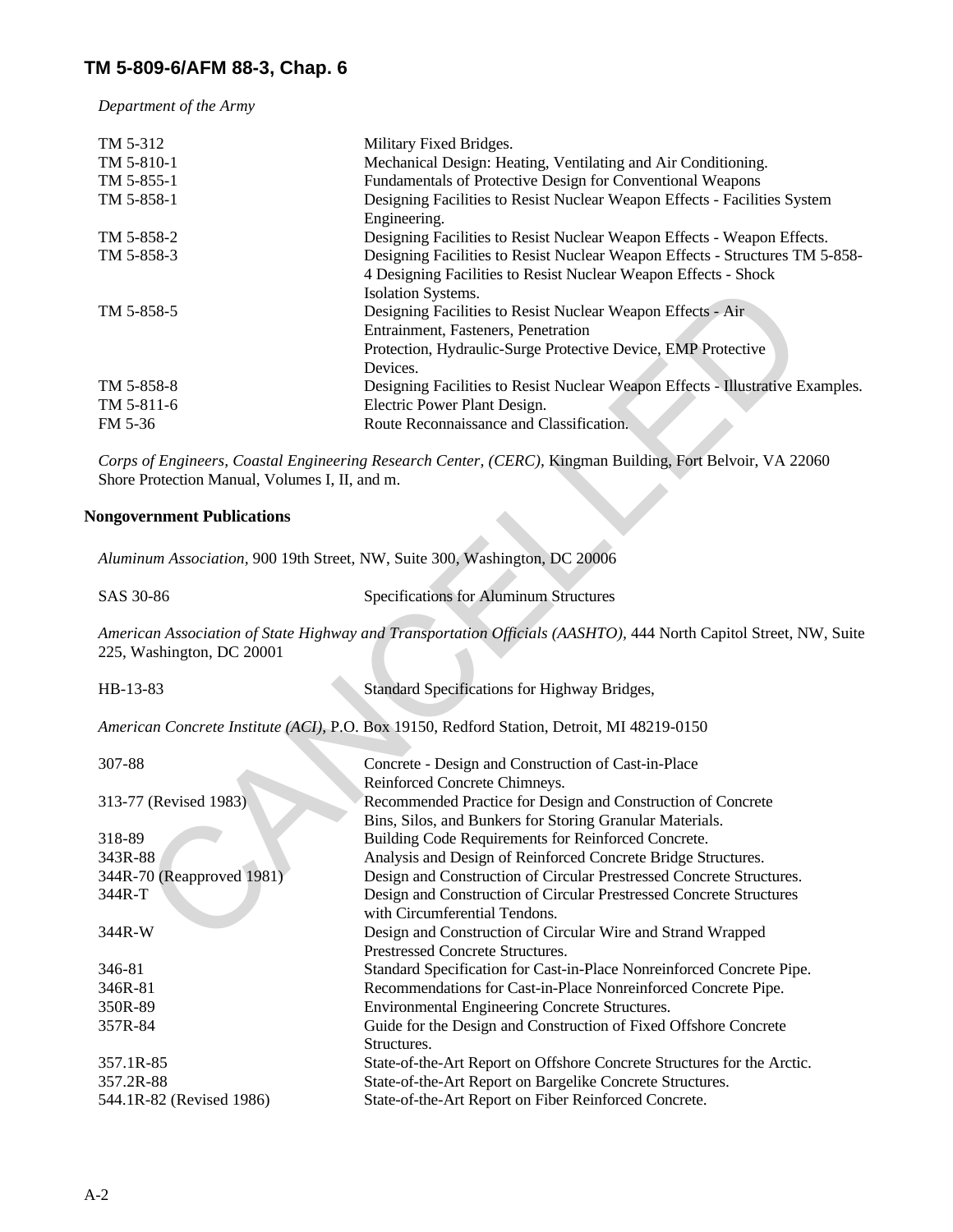| 544.2R-78 (Revised 1983) | Measurement of Properties of Fiber Reinforced Concrete.          |
|--------------------------|------------------------------------------------------------------|
| 544.3R-84                | Guide for Specifying, Mixing, Placing, and Finishing Steel Fiber |
|                          | Reinforced Concrete.                                             |
| 544.4R-88                | Design Considerations for Steel Fiber Reinforced Concrete.       |
| $SP-81$                  | Fiber Reinforced Concrete-International Symposium.               |
| SP-105                   | Fiber Reinforced Concrete Properties and Applications.           |

*American Institute of Steel Construction (AISC),* 400 North Michigan Avenue, Chicago, IL 60611-4185

Highway Structures Design Handbook, Volumes I and II, (1986). Specification for Structural Steel Buildings Allowable Stress Design and Plastic Design including Commentary (1989).

| SG-861-83         | Handbook of Steel Drainage & Highway Construction Products, |
|-------------------|-------------------------------------------------------------|
| PS 268-685-5M-SL  | Design of Plate Structures,                                 |
| PS 291-582-10M-NB | Steel Tanks for Liquid Storage                              |

| (1989).                                   | Specification for Structural Steel Buildings Allowable Stress Design and Plastic Design including Commentary |
|-------------------------------------------|--------------------------------------------------------------------------------------------------------------|
| Vancouver, WA 98684                       | American Institute of Timber Construction (AITC), 11818 SE Mill Plain Boulevard, Suite 415,                  |
| Timber Design Handbook (1974 and Errata). |                                                                                                              |
|                                           | American Iron and Steel Institute (AISI), 1000 16th Street, NW, Washington, DC 20036                         |
| SG-861-83<br>PS 268-685-5M-SL             | Handbook of Steel Drainage & Highway Construction Products,<br>Design of Plate Structures,                   |
| PS 291-582-10M-NB                         | Steel Tanks for Liquid Storage,.                                                                             |
|                                           | American National Standards Institute (ANSI), 1430 Broadway, New York, NY 10018                              |
| A58.1-1982                                | Minimum Design Loads for Buildings and Other Structures.                                                     |
|                                           | American Petroleum Institute (API), 1220 L Street, NW, Washington, DC 20005                                  |
| <b>RP 2A-87</b>                           | Recommended Practice for Planning, Designing and Constructing<br><b>Fixed Offshore Platforms.</b>            |
| 620-82                                    | Design and Construction of Large, Welded, Low-Pressure Storage<br>Tanks.                                     |
| 650-88                                    | Welded Steel Tanks for Oil Storage.                                                                          |
| RP 1102-81                                | Liquid Petroleum Pipelines Crossing Railroads and Highways.                                                  |
| 1104-88                                   | Welding of Pipelines and Related Facilities.                                                                 |
| RP 1110-81                                | Pressure Testing of Liquid Petroleum Pipelines.                                                              |
| 1615-79                                   | Installation of Underground Petroleum Storage Systems.                                                       |
| 1632-83                                   | Cathodic Protection of Underground Petroleum Storage Tanks<br>and Piping Systems.                            |
| 2000-82                                   | Venting Atmospheric and Low-Pressure Storage Tanks<br>(Nonrefrigerated and Refrigerated).                    |
|                                           | American Railway Engineering Association (AREA), 50 F Street, NW, Suite 7702, Washington, DC 20001           |

Manual for Railway Engineering (Fixed Properties), Volumes I and II, (1988-89).

*American Society of Civil Engineers (ASCE),* 345 East 47th Street, New York, NY 10017

| Design and Construction of Steel Chimney Liners.                 |                                                             |
|------------------------------------------------------------------|-------------------------------------------------------------|
| Design of Steel Transmission Pole Structures, (ST12 - Dec 1974). |                                                             |
| Guide for the Design and Use of Concrete Poles.                  |                                                             |
| Water Treatment Plant Design.                                    |                                                             |
| 52-71                                                            | Design of Steel Transmission Towers.                        |
| 368-83                                                           | Seismic Response of Buried Pipes and Structural Components. |
| 402-84                                                           | Tunnel Lining Design.                                       |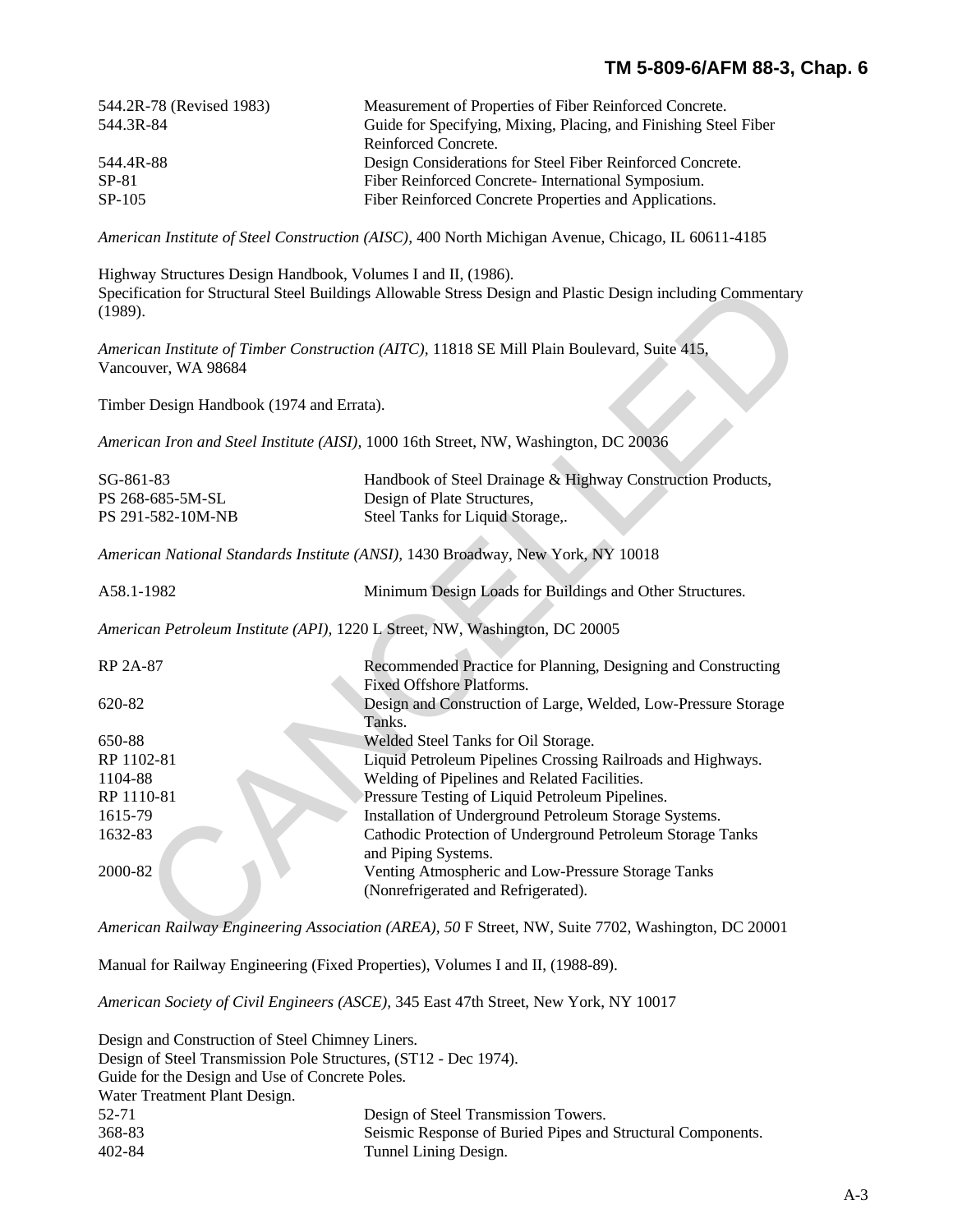| 418-84<br>428-84                   | Pipeline Materials and Design.<br>Seismic Design of Oil and Gas Pipeline Systems.                        |
|------------------------------------|----------------------------------------------------------------------------------------------------------|
|                                    | American Society of Mechanical Engineers (ASME), 345 East 47th Street, New York, NY 10017                |
| B31.8-86                           | Gas Transmission and Distribution Piping Systems.                                                        |
| STS-1-1986                         | Steel Stacks.                                                                                            |
|                                    | American Society for Testing and Materials (ASTM), 1916 Race Street, Philadelphia, PA 19103              |
| A 36/A 36M-88c                     | Structural Steel.                                                                                        |
| A 53-89                            | Pipe, Steel, Black and Hot-Dipped, Zinc-Coated Welded and Seamless.                                      |
| A 242/A 242M-88                    | High-Strength Low-Alloy Structural Steel.                                                                |
| A 500-89                           | Cold-Formed Welded and Seamless Carbon Steel Structural Tubing                                           |
|                                    | in Rounds and Shapes.                                                                                    |
| A 572/A 572M-8&                    | High-Strength Low-Alloy Columbium-Vanadium Steels of Structural<br>Quality.                              |
| A 588/A 588M-88a                   | High-Strength Low-Alloy Structural Steel with 50 ksi [345 MPa]                                           |
|                                    | Minimum Yield Point to 4 in. [100 mm] Thick.                                                             |
| A 666-88                           | Austenitic Stainless Steel, Sheet, Strip, Plate, and Flat Bar for                                        |
|                                    | Structural Applications.                                                                                 |
|                                    | High-Strength Low-Alloy Steel H-Piles and Sheet Piling for Use                                           |
| A 690/A 690M-88                    | in Marine Environments.                                                                                  |
| B 745/B 745M-89                    | Corrugated Aluminum Pipe for Sewers and Drains.                                                          |
| $C$ 76-89                          | Reinforced Concrete Culvert, Storm Drain, and Sewer Pipe.                                                |
| $C$ 478-90                         | Precast Reinforced Concrete Manhole Sections.                                                            |
| C 789-88                           | Precast Reinforced Concrete Box Sections for Culverts, Storm                                             |
|                                    | Drains, and Sewers.                                                                                      |
|                                    |                                                                                                          |
| $C850-88$                          | Precast Reinforced Concrete Box Sections for Culverts, Storm                                             |
|                                    | Drains, and Sewers with Less Than 2 ft. of Cover Subjected to<br>Highway Loadings.                       |
| $C857-87$                          | Minimum Structural Design Loading for Undergroud Precast                                                 |
|                                    |                                                                                                          |
|                                    | Concrete Utility Structures.<br>Underground Concrete Utility Structures.                                 |
| $C858-83$                          |                                                                                                          |
|                                    | American Water Works Association (AWWA), 6666 West Quincy Avenue, Denver, CO 80235                       |
| D <sub>100</sub> -84               | Welded Steel Tanks for Water Storage.                                                                    |
| D <sub>103</sub> -87               | Factory Coated Bolted Steel Tanks for Water Storage.                                                     |
| D <sub>110</sub> -86               | Wire-Wound Circular Prestressed-Concrete Water Tanks.                                                    |
| D120-84                            | Thermosetting Fiberglass-Reinforced Plastic Tanks.                                                       |
| M9-79                              | Concrete Pressure Pipe.                                                                                  |
| M11-85                             | Steel Pipe-a Guide for Design and Installation.                                                          |
|                                    |                                                                                                          |
|                                    | Conveyor Equipment Manufacturers Association (CEMA), 932 Hungerford Drive, Suite 36, Rockville, MD 20850 |
| Belt Conveyors for Bulk Materials. |                                                                                                          |
|                                    | Electronic Industries Association (EIA), 2001 Eye Street, NW, Washington, DC 20006                       |
| 222-D-86                           | Structural Standards for Steel Antenna Towers and Antenna<br>Supporting Structures.                      |
|                                    |                                                                                                          |

*Institute of Electrical and Electronics Engineers (IEEE),* 345 East 47th Street, New York, NY, 10017

| $C2-87$ | National Electrical Safety Code and Interpretations. |  |
|---------|------------------------------------------------------|--|
|---------|------------------------------------------------------|--|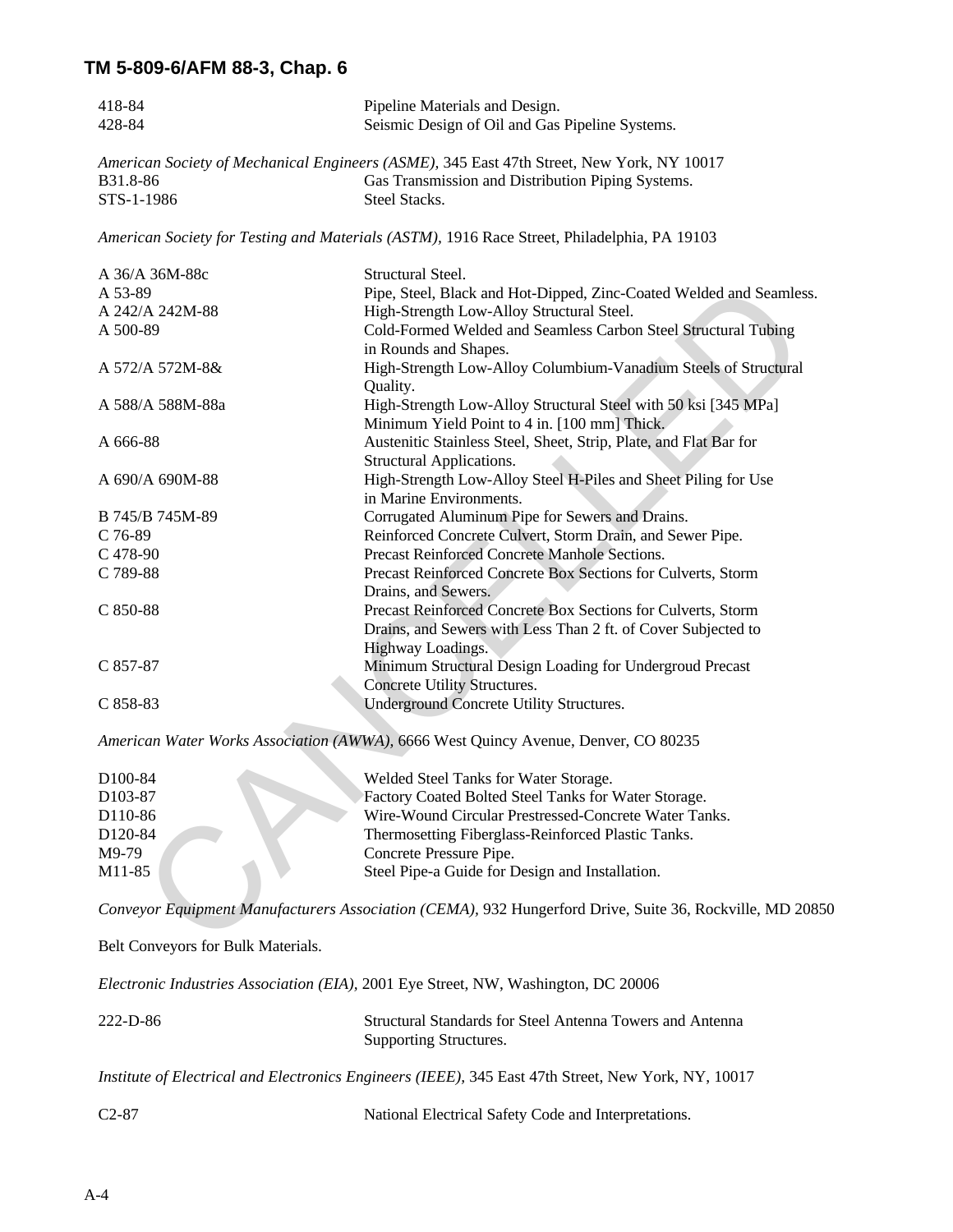*National Electrical Manufacturers Association (NEMA),* 2101 L Street, NW, Washington, DC 20037

| $SG-6-79$                                                                                                                                                                                                              | Power Switching Equipment.                                                                                                                                                                    |
|------------------------------------------------------------------------------------------------------------------------------------------------------------------------------------------------------------------------|-----------------------------------------------------------------------------------------------------------------------------------------------------------------------------------------------|
|                                                                                                                                                                                                                        | National Fire Protection Association (NFPA), Publications Department, Batterymarch Park, Quincy, MA 02269                                                                                     |
| 211-88                                                                                                                                                                                                                 | Standard for Chimneys, Fireplaces, Vents and Solid Fuel Burning<br>Appliances.                                                                                                                |
|                                                                                                                                                                                                                        | National Forest Products Association, 1250 Connecticut Avenue, NW, Suite 200, Washington, DC 20036                                                                                            |
| National Design Specification for Wood Construction (1986 and Supplement).                                                                                                                                             |                                                                                                                                                                                               |
|                                                                                                                                                                                                                        | Portland Cement Association (PCA), 5420 Old Orchard Road, Skokie, IL 60077-1083                                                                                                               |
| EB001T<br>IS003.02D<br>IS072.01D                                                                                                                                                                                       | Design and Control of Concrete Mixtures.<br>Rectangular Concrete Tanks.<br>Circular Concrete Tanks without Prestressing.                                                                      |
|                                                                                                                                                                                                                        | Precast/Prestressed Concrete Institute (PCI), 175 West Jackson Boulevard, Chicago, IL 60604                                                                                                   |
|                                                                                                                                                                                                                        |                                                                                                                                                                                               |
| JR-3M                                                                                                                                                                                                                  | Recommended Practice for Precast Prestressed Concrete Circular                                                                                                                                |
| MNL-120-85                                                                                                                                                                                                             | Storage Tanks.<br>Design Handbook-Precast and Prestressed Concrete.                                                                                                                           |
| MNL-126-85                                                                                                                                                                                                             | Manual for the Design of Hollow Core Slabs.                                                                                                                                                   |
| MNL-128-87                                                                                                                                                                                                             | Recommended Practice for Glass Fiber Reinforced Concrete Panels.                                                                                                                              |
|                                                                                                                                                                                                                        | Sheet Metal and Air Conditioning Contractors' National Association (SMACNA), P.O. Box 70, Merrifield VA 22                                                                                    |
| Accepted Industry Practice for Industrial Duct Construction.<br>Guide for Steel Stack Design and Construction.<br>Rectangular Industrial Duct Construction Standards.<br>Round Industrial Duct Construction Standards. |                                                                                                                                                                                               |
|                                                                                                                                                                                                                        | Steel Tank Institute (STI), 728 Anthony Trail, P.O.Box 4020, Northbrook, IL 60065                                                                                                             |
| Dual Wall Underground Steel Storage Tanks.<br>Guideline for Underground Piping for Fuel Storage Tanks.                                                                                                                 | sti-P3 Specification and Manual for External Corrosion Protection of Underground Steel Storage Tanks.<br>Recommended Practice for Optional Interior Corrosion Control System for Steel Tanks. |
|                                                                                                                                                                                                                        | Water Pollution Control Federation (WPCF), 2626 Pennsylvania Avenue, NW, Washington, DC 20035                                                                                                 |
| MOP8CTG-77                                                                                                                                                                                                             | Wastewater Treatment Plant Design.                                                                                                                                                            |
| $MODQCTG_6Q$                                                                                                                                                                                                           | Decian and Construction of Senitory and Storm Servers (Joint                                                                                                                                  |

| $IR-3M$    | Recommended Practice for Precast Prestressed Concrete Circular   |
|------------|------------------------------------------------------------------|
|            | Storage Tanks.                                                   |
| MNL-120-85 | Design Handbook-Precast and Prestressed Concrete.                |
| MNL-126-85 | Manual for the Design of Hollow Core Slabs.                      |
| MNL-128-87 | Recommended Practice for Glass Fiber Reinforced Concrete Panels. |

| MOP8CTG-77 | Wastewater Treatment Plant Design.                          |
|------------|-------------------------------------------------------------|
| MOP9CTG-69 | Design and Construction of Sanitary and Storm Sewers (Joint |
|            | publication with ASCE).                                     |

## **Textbooks and Handbooks**

Suresh C. Arya, Michael W. O\*Neill, and George Pincus, Design of Structures and Foundations for Vibrating Machines, *Gulf Publishing Company,* Houston, TX, 1979.

Omer W. Blodgett, Design of Welded Structures, *The lames F. Lincoln Arc Welding Foundation,*  Cleveland, OH, 1966.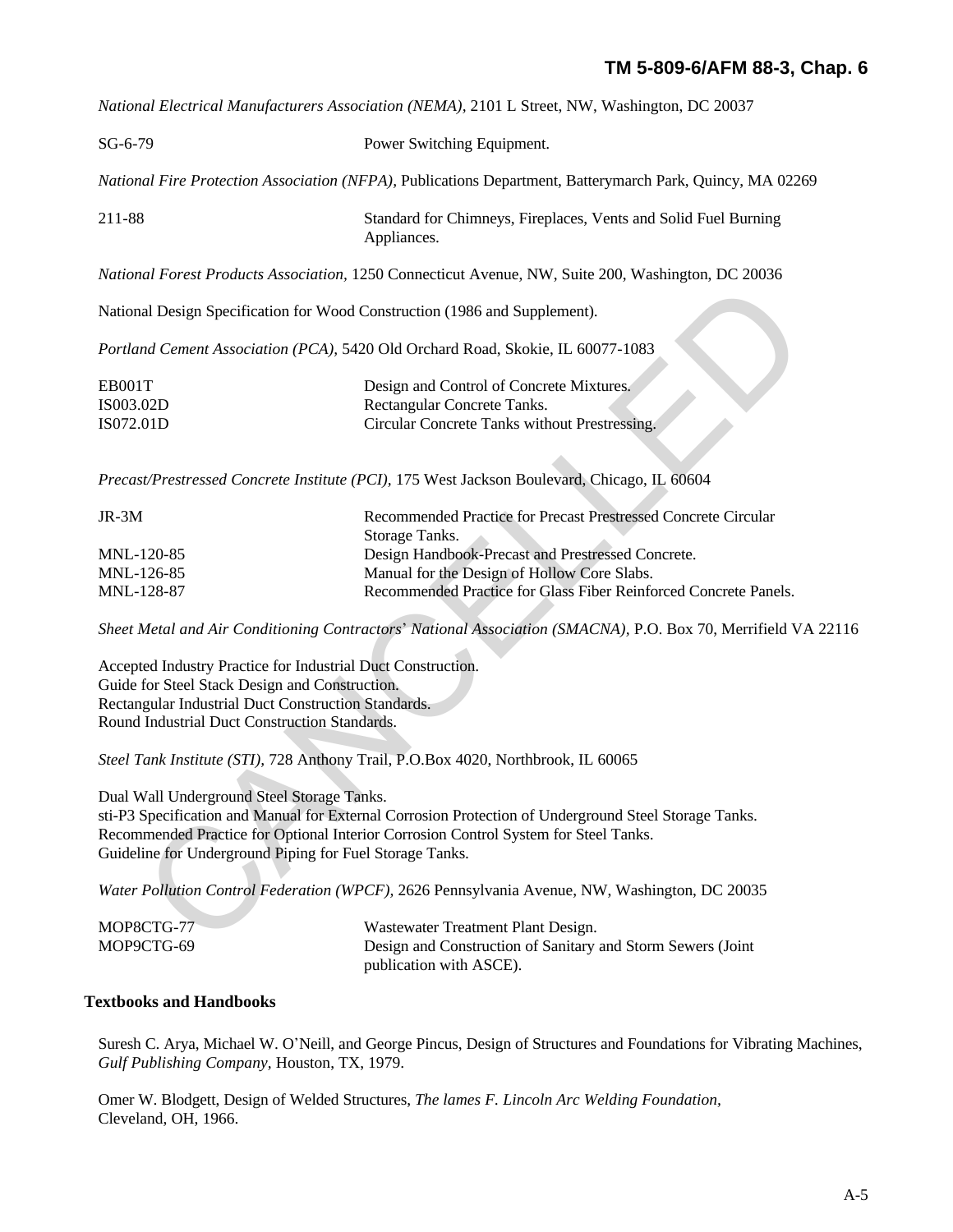Joseph E. Bowles, Foundation Analysis and Design, Second Edition, *McGraw-Hill Book Company,* New York, NY, 1977.

Braja M. Das, Principles of Foundation Engineering, *Wadsworth, Inc.,* Belmont, CA, 1984.

Mark Fintel, Handbook of Concrete Engineering, Second Edition, *Van Nostrand Reinhold Company,*  New York, NY, 1985.

Edwin H. Gaylord & Charles N. Gaylord, Structural Engineering Handbook, Second Edition, *McGraw-Hill Book Company,* New York, 1979.

G. A. Leonards, Foundation Engineering, *McGraw-Hill Book Company,* 1962.

M. Reimbert & A. Reimbert, Silos: Theory & Practice, (Bulk Materials Handling Ser: Vol. 1, No. 3), *Trans Tech,* Germany, 1976. Leonards, Foundation Engineering, *McGraw-Hill Book Company*, 1962.<br>
imbert & A. Reimbert, Silos: Theory & Practice, (Bulk Materials Handling Ser: Vol. 1, No. 3).<br> *Tech*, Germany, 1976.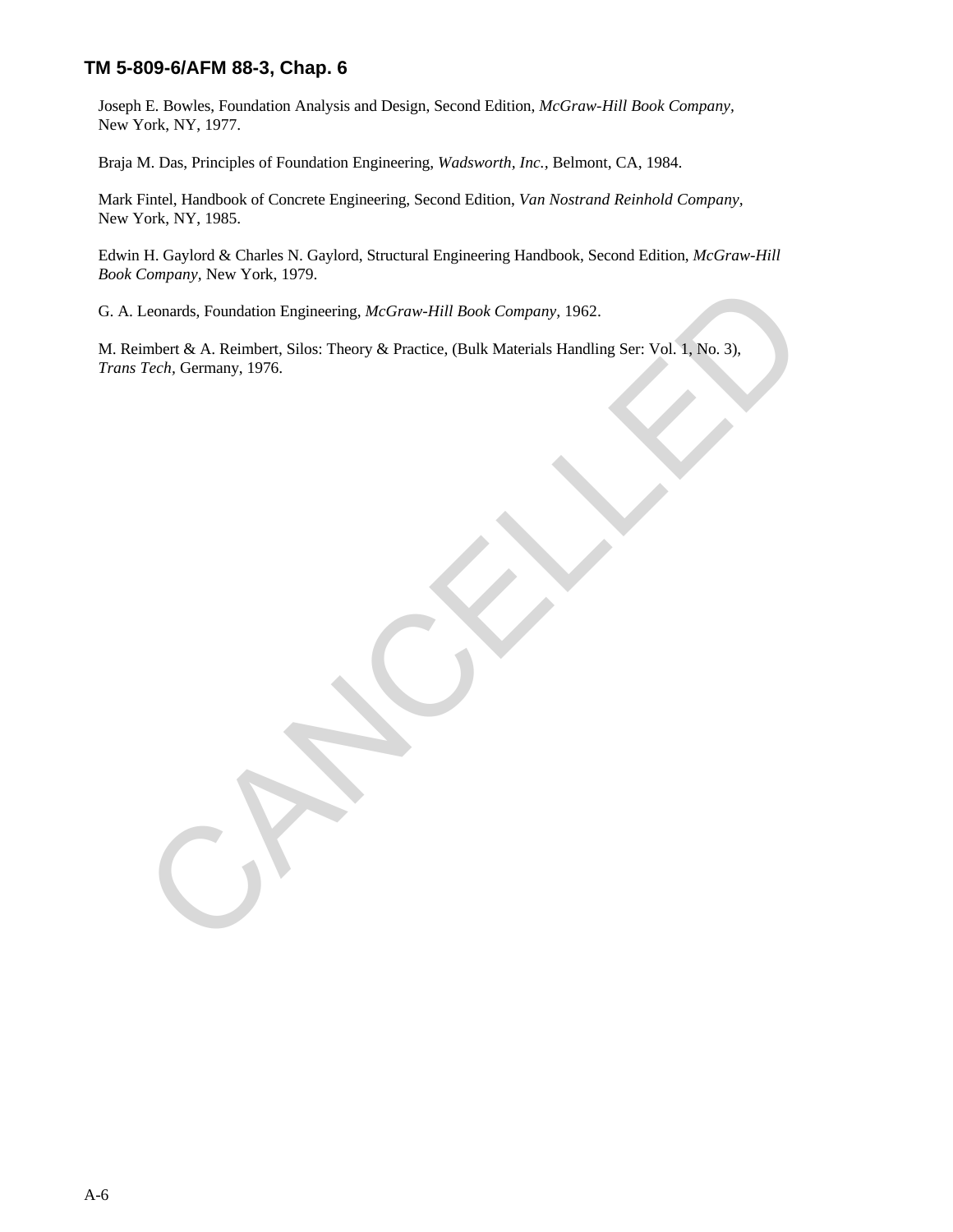**The proponent agency of this publication is the Office of the Chief of Engineers, United States Army. Uses are invited to send comments and suggested improvements on DA Form 2028 (Recommended Changes to Publications and Blank Forms) to HQUSACE, (CEMP-ET), WASH DC 20314-1000.**

By Order of the Secretaries of the Army and the Air Force:

Official: *Chief of Staff*

MILTON H. HAMILTON *Administrative Assistant to the Secretary of the Army*

Official: Chief of Staff

EDWARD A. PARDINI, Colonel, USAF Director of Information Management

Distribution:

*Army:* To be distributed in accordance with DA Form 12-34-E, requirements for nonequipment technical manuals. Order of the Secretaries of the Army and the Air Force:<br>
GORDON R. SULLIVAN<br>
Coneral, United States Army<br>
Chief of Staff<br>
MILTON H. HAMILTON<br>
MILTON H. HAMILTON<br>
MICHON HAMILTON<br>
Secretary of the Army<br>
icial:<br>
BERETLL A. M

*Air Force:* F

**☆U.S. GOVERNMENT PRINTING OFFICE : 1992 0 - 311-831 (44139)** 

GORDON R. SULLIVAN *General, United States Army*

MERRILL A. McPEAK, General, USAF